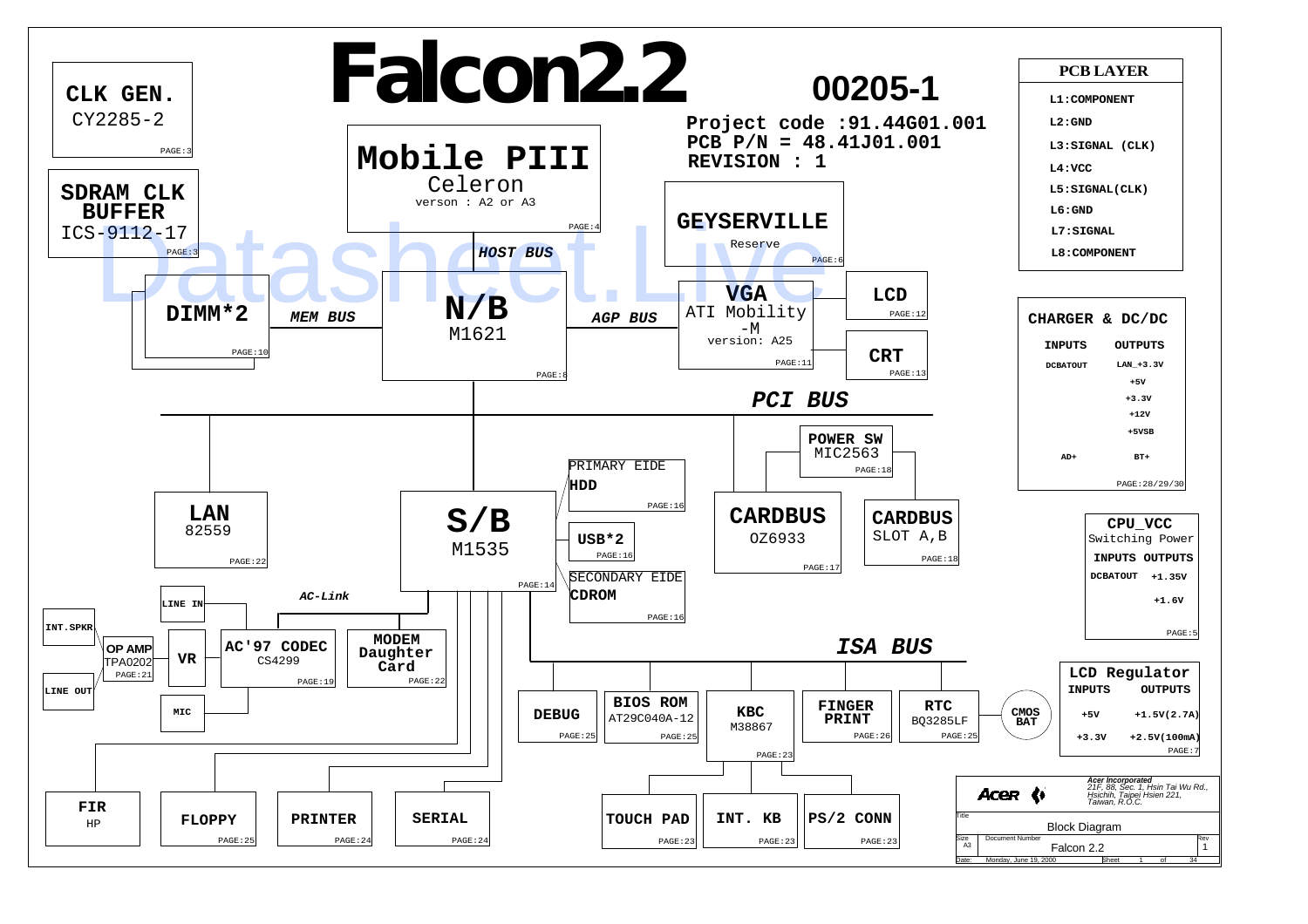# *Sheet Index*

| <b>Sheet</b>   | <b>Sheet Name</b> | Description                                                    |                                                                                                                   |
|----------------|-------------------|----------------------------------------------------------------|-------------------------------------------------------------------------------------------------------------------|
| $\mathbf{1}$   | Block             | Architecture Block Diagram                                     |                                                                                                                   |
| 2              | RevHistory        | Sheet Index & Revision History                                 |                                                                                                                   |
| 3              | CLKGEN            | Clock Generator ICS9248-61 & SDRAM Buffer ICS9112-17           |                                                                                                                   |
| $\overline{4}$ | CPU1              | CPU - Moblile PIII / COPPERMINE                                |                                                                                                                   |
| 5              | CPU2              | CPU Regulator & Capacitors                                     |                                                                                                                   |
| 6              | CPU3              | Geyserville                                                    |                                                                                                                   |
| 7              | CPU4              | CPU LDO Regulator                                              |                                                                                                                   |
| 8              | M1621             | N/B ALLADDIN Pro II (M1621)                                    |                                                                                                                   |
| 9              | DIMM1             | DIMM Selector, Capacitors & Resistors                          |                                                                                                                   |
| 10             | DIMM2             | DIMM Sockets & Damping Resistors                               |                                                                                                                   |
| 11             | VGA               | VGA Chip ATI Mobility - M                                      |                                                                                                                   |
| 12             | LCD               | LCD Connector                                                  |                                                                                                                   |
| 13             | $\mbox{CRT}$      | CRT & LED/INVERTER Connector                                   |                                                                                                                   |
| 14             | M1535_1           | $S/B$ (M1535)                                                  |                                                                                                                   |
| 15             | M1535_2           | M1535 Pull Res & Bypass Cap.                                   |                                                                                                                   |
| 16             | <b>IDE</b>        | HDD, CDROM Connector & USB Connectors                          |                                                                                                                   |
| 17             | CARDBUS1          | Cardbus Controller - 0Z6933T                                   |                                                                                                                   |
| 18             | CARDBUS2          | Cardbus Connector & Power Switch MIC2563                       |                                                                                                                   |
| 19             | AUDIO1            | AUDIO CODEC (CS4299)                                           |                                                                                                                   |
| 20             | AUDIO2            | AUDIO BD CONNECTOR                                             |                                                                                                                   |
| 21             | AUDIO3            | AUDIO Power Amplifier TPA0202                                  |                                                                                                                   |
| 22             | LAN               | LAN Controller & MDC I/F                                       |                                                                                                                   |
| 23             | <b>KBC</b>        | Internal Keyboard, TouchPad Connectors & KBC M38867            |                                                                                                                   |
| 24             | PORT              | Serial & Parallel Ports                                        |                                                                                                                   |
| 25             | RTC               | RTC (BQ3285LF), BIOS (AT29C040A), FDD Connector, Golden Finger |                                                                                                                   |
| 26             | POWER1            | G768 & LAUNCH BD CONN & POWER BUTTON & FINGERPRINT             |                                                                                                                   |
| 27             | POWER2            | Battery Connector & POWER SWITCH                               |                                                                                                                   |
| 28             | DC/DC             | DC/DC GENERATOR (MAX 1632)                                     |                                                                                                                   |
| 29             | CHARGER1          | Micro-Controller (PIC16C72)                                    |                                                                                                                   |
| 30             | CHARGER2          | Battery Charger (MAX 745)                                      |                                                                                                                   |
| 31             | OEM               | OEM Setting                                                    |                                                                                                                   |
| 32             | <b>NCGATES</b>    | GATES NOT USED & SCREW HOLES                                   |                                                                                                                   |
| 33             | TESTPOINT         | TEST POINTS                                                    | Acer Incorporated<br>21F, 88, Sec. 1, Hsin Tai Wu Rd.,<br>Hsichih, Taipei Hsien 221,<br>Taiwan, R.O.C.<br>Acer (* |
|                |                   |                                                                | Title<br><b>INDEX</b>                                                                                             |
|                |                   |                                                                | Document Number<br>Size<br>Rev<br>A4<br>Falcon 2.2<br>$\mathbf{1}$                                                |
|                |                   |                                                                | Monday, June 19, 2000<br>Date:<br><b>Sheet</b><br>34<br>$\overline{2}$<br>of                                      |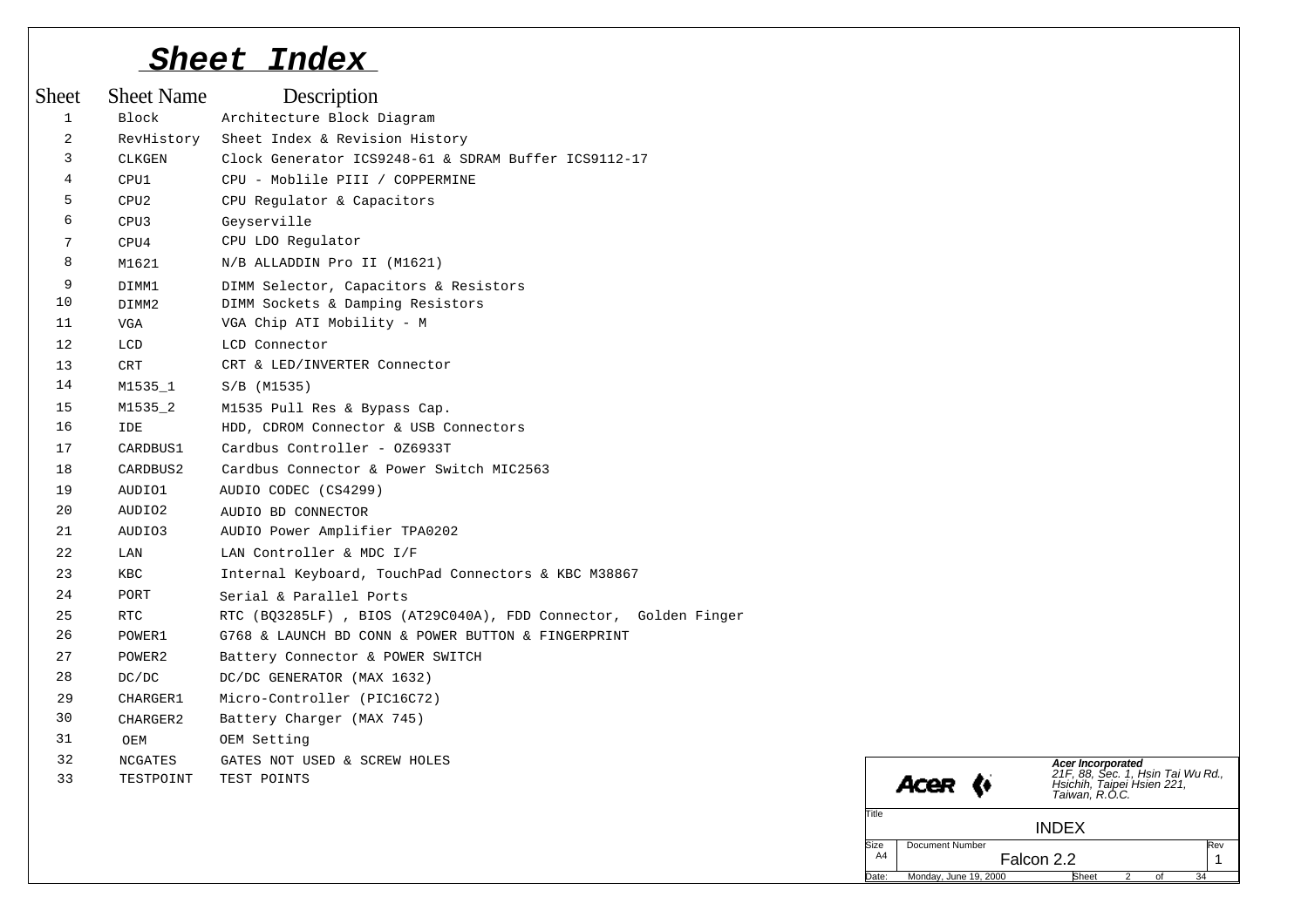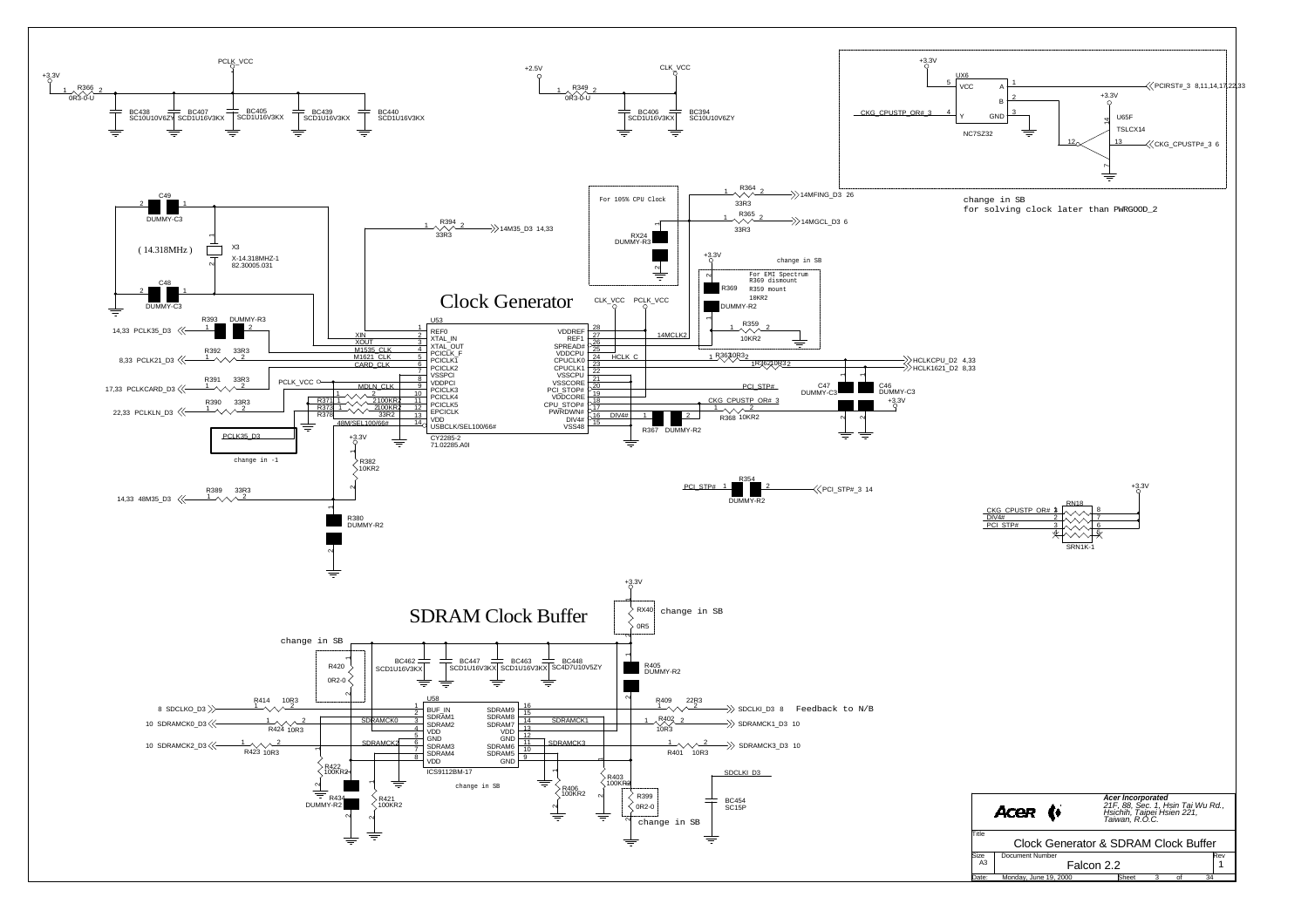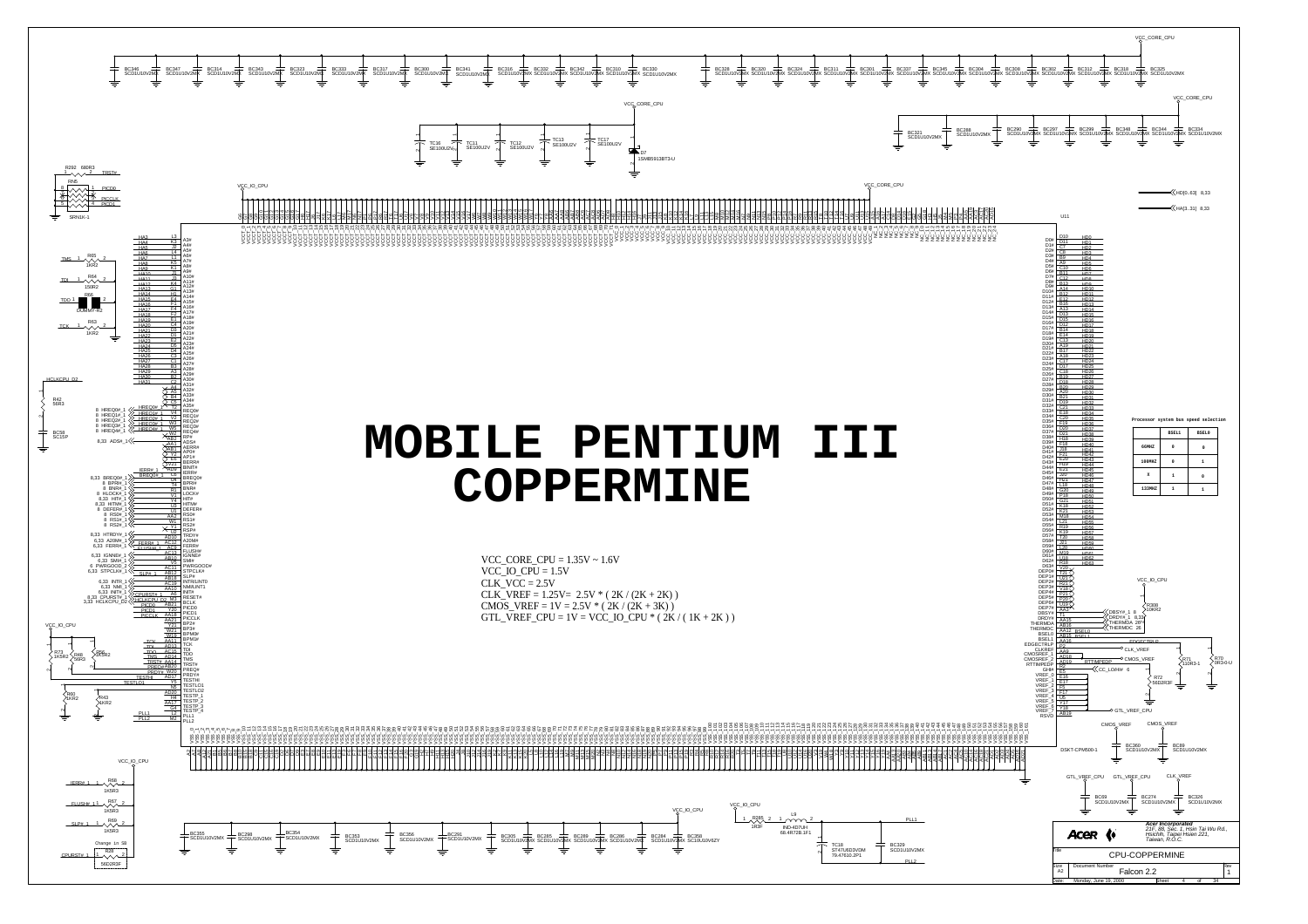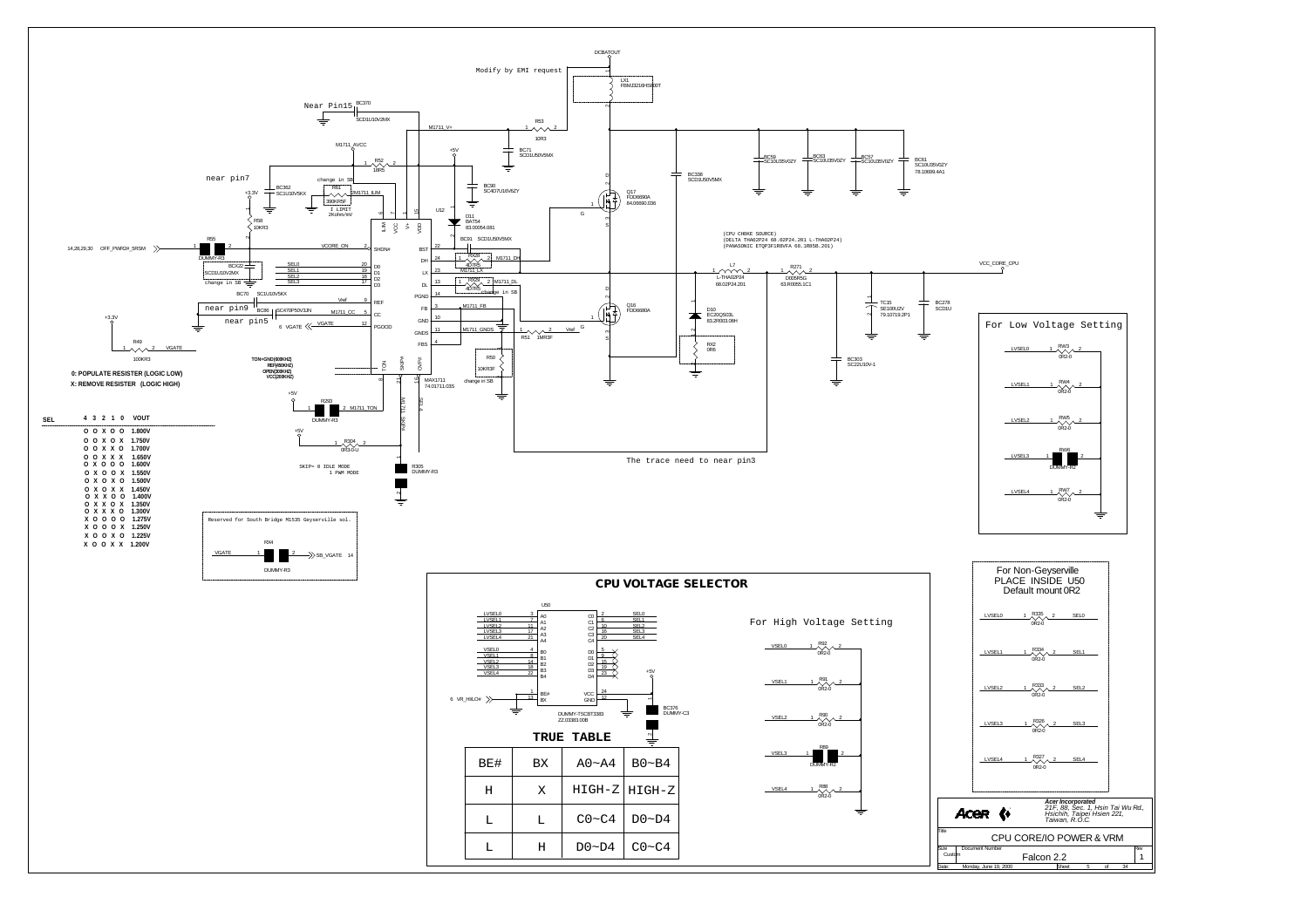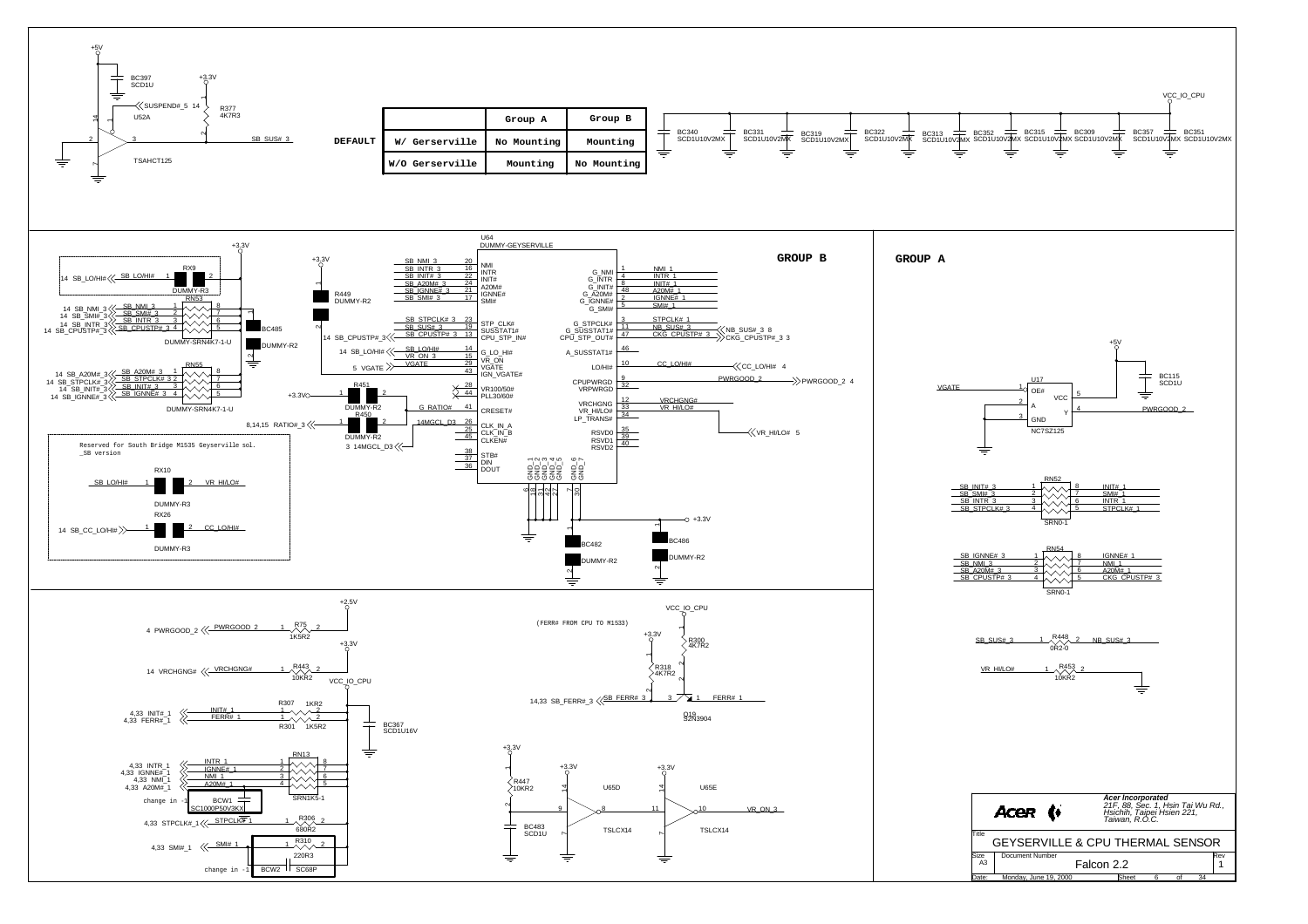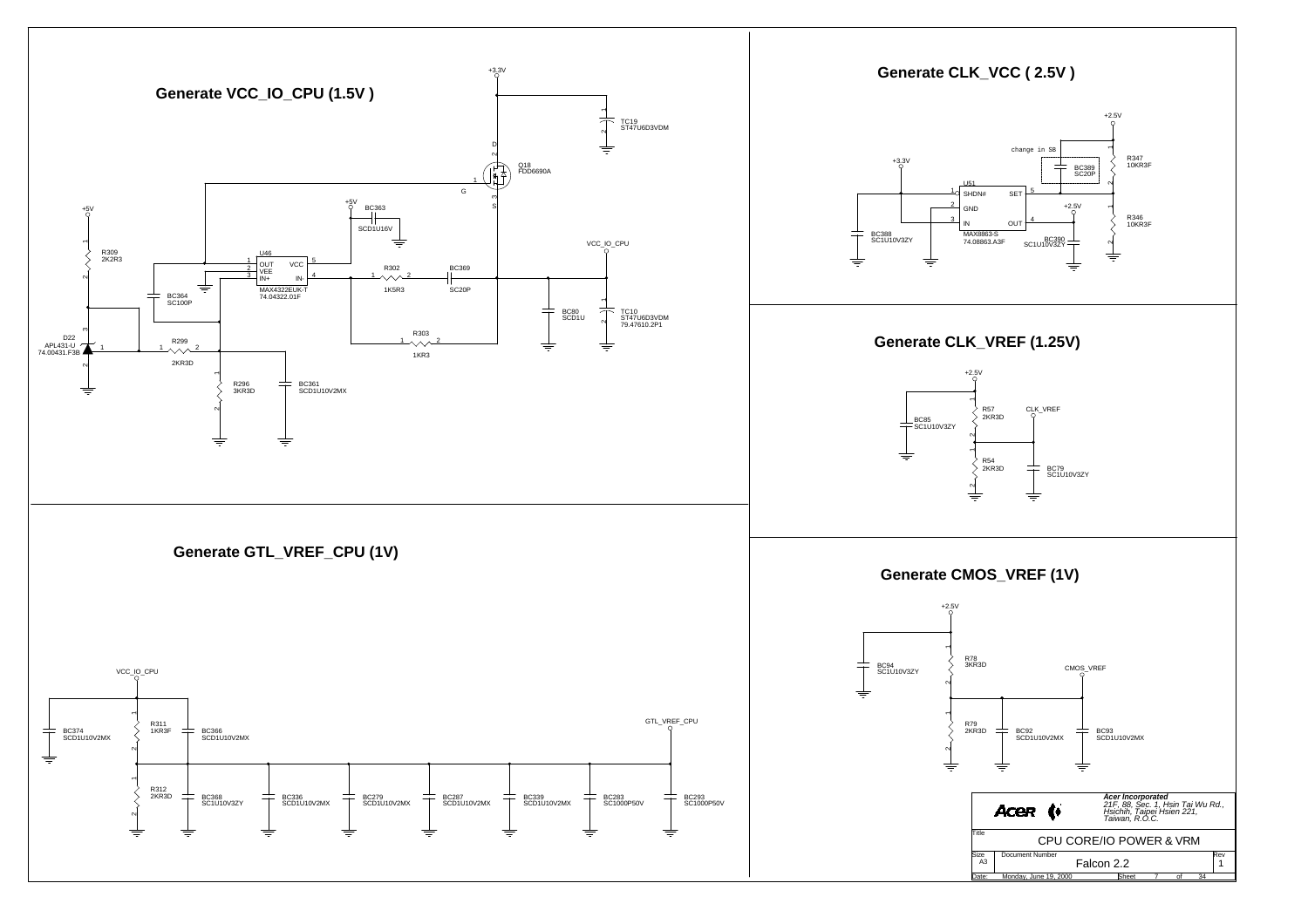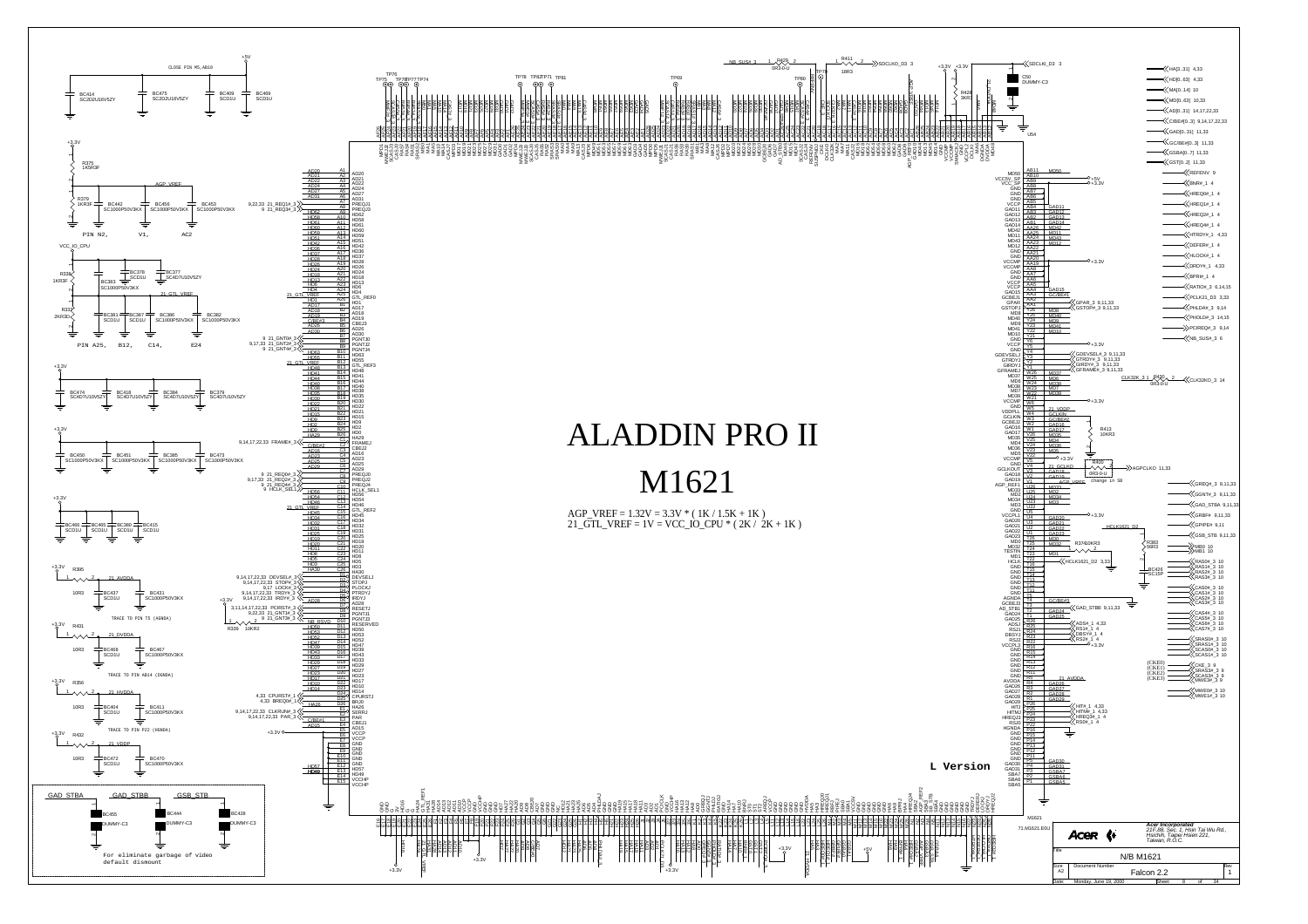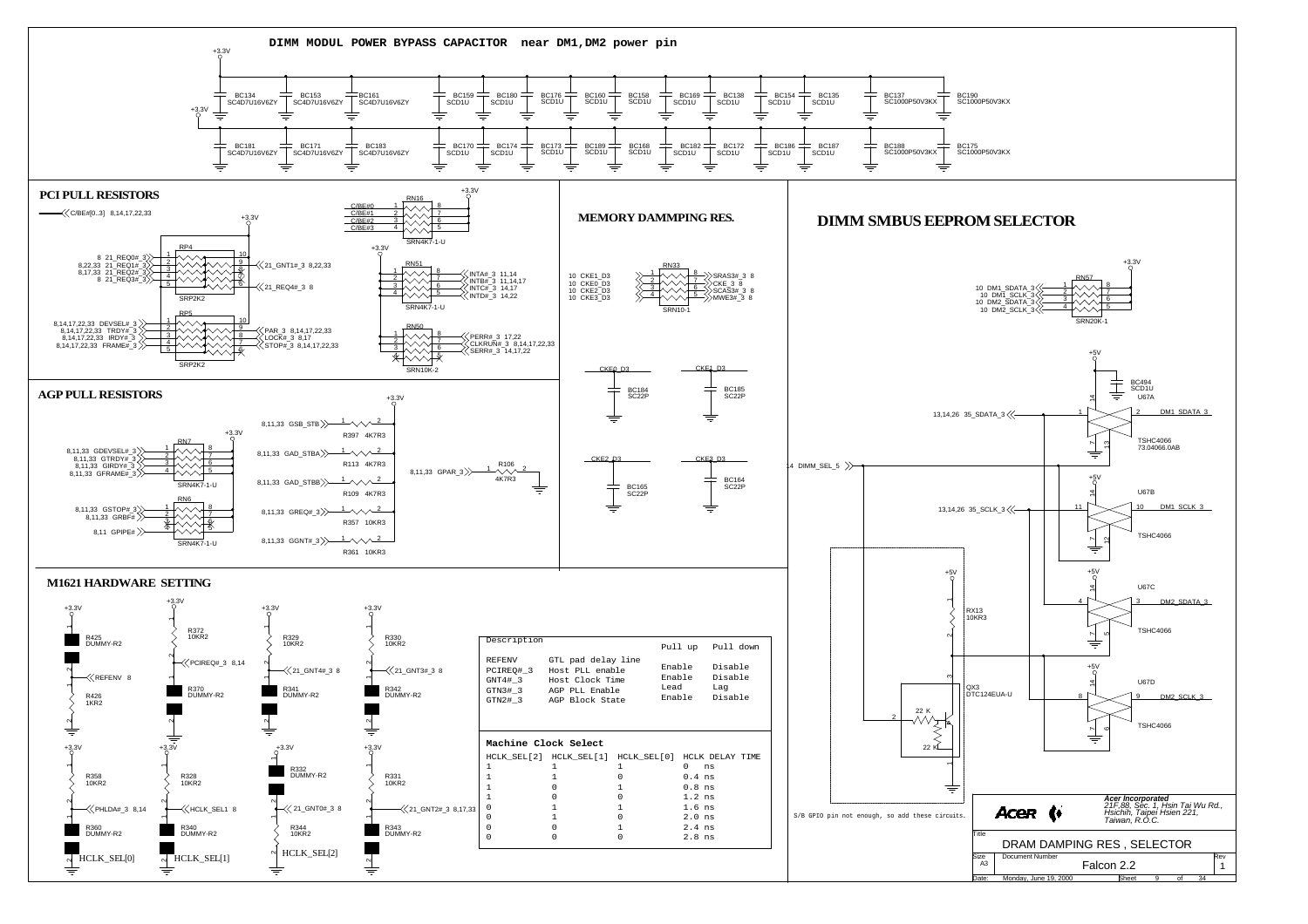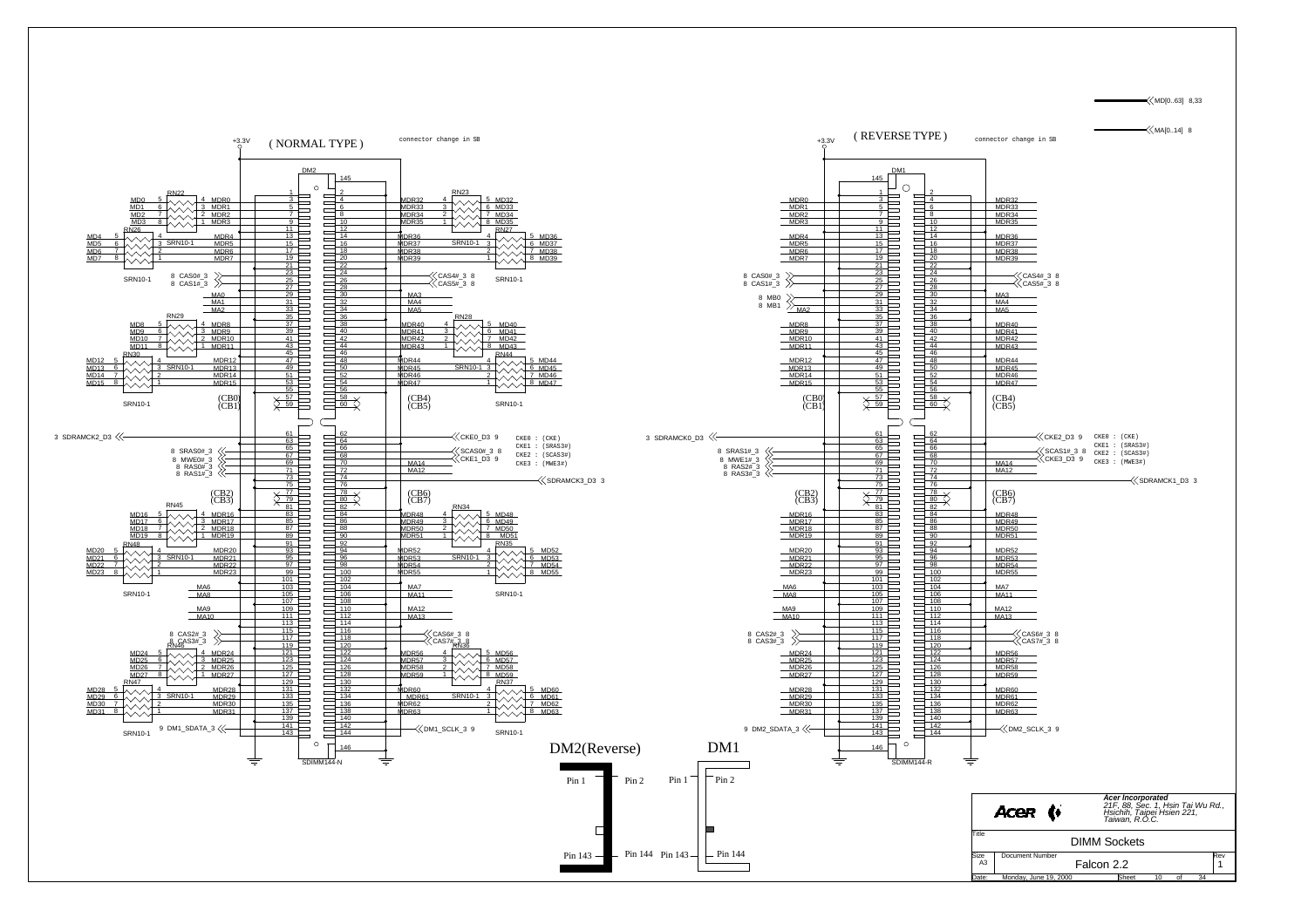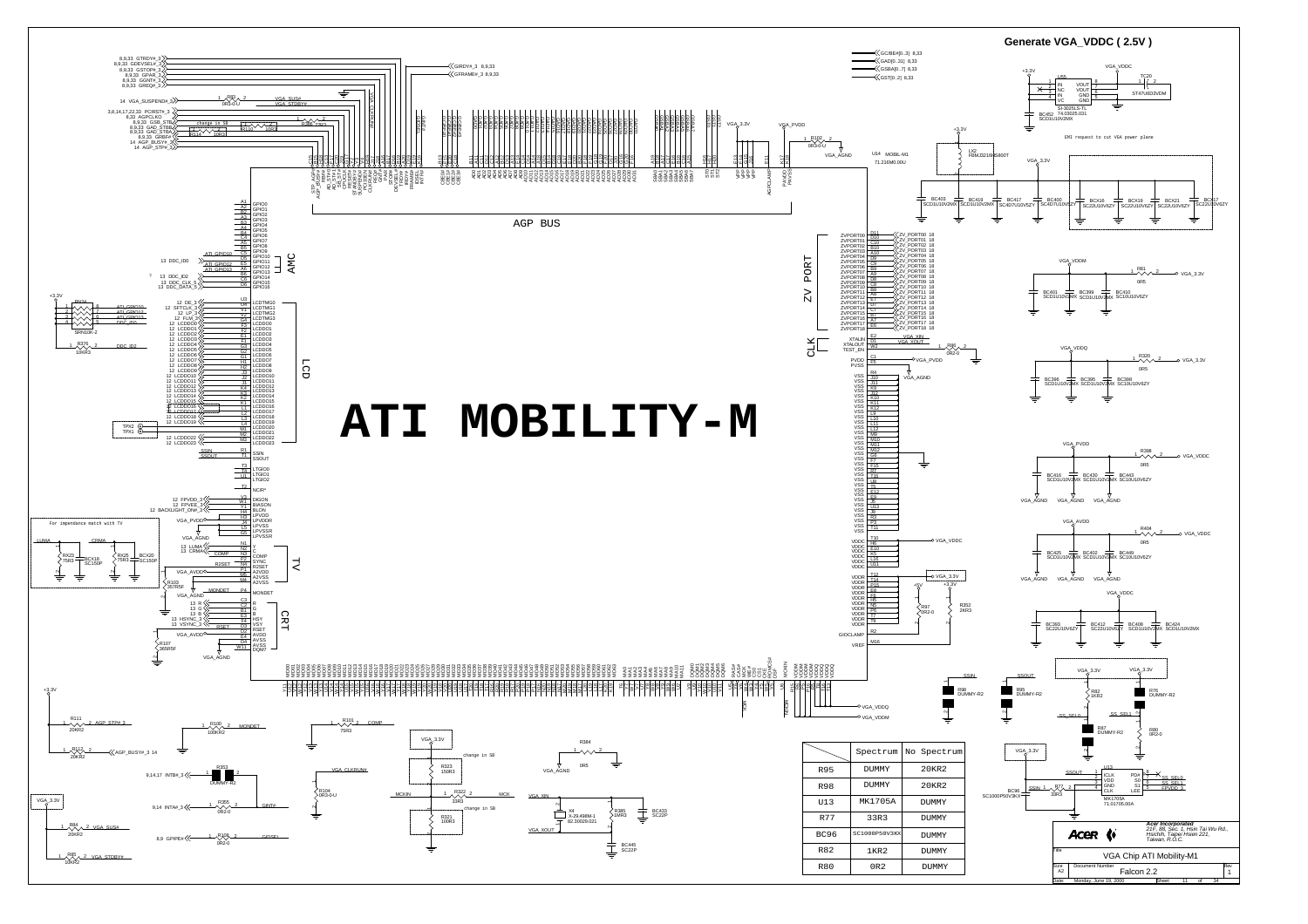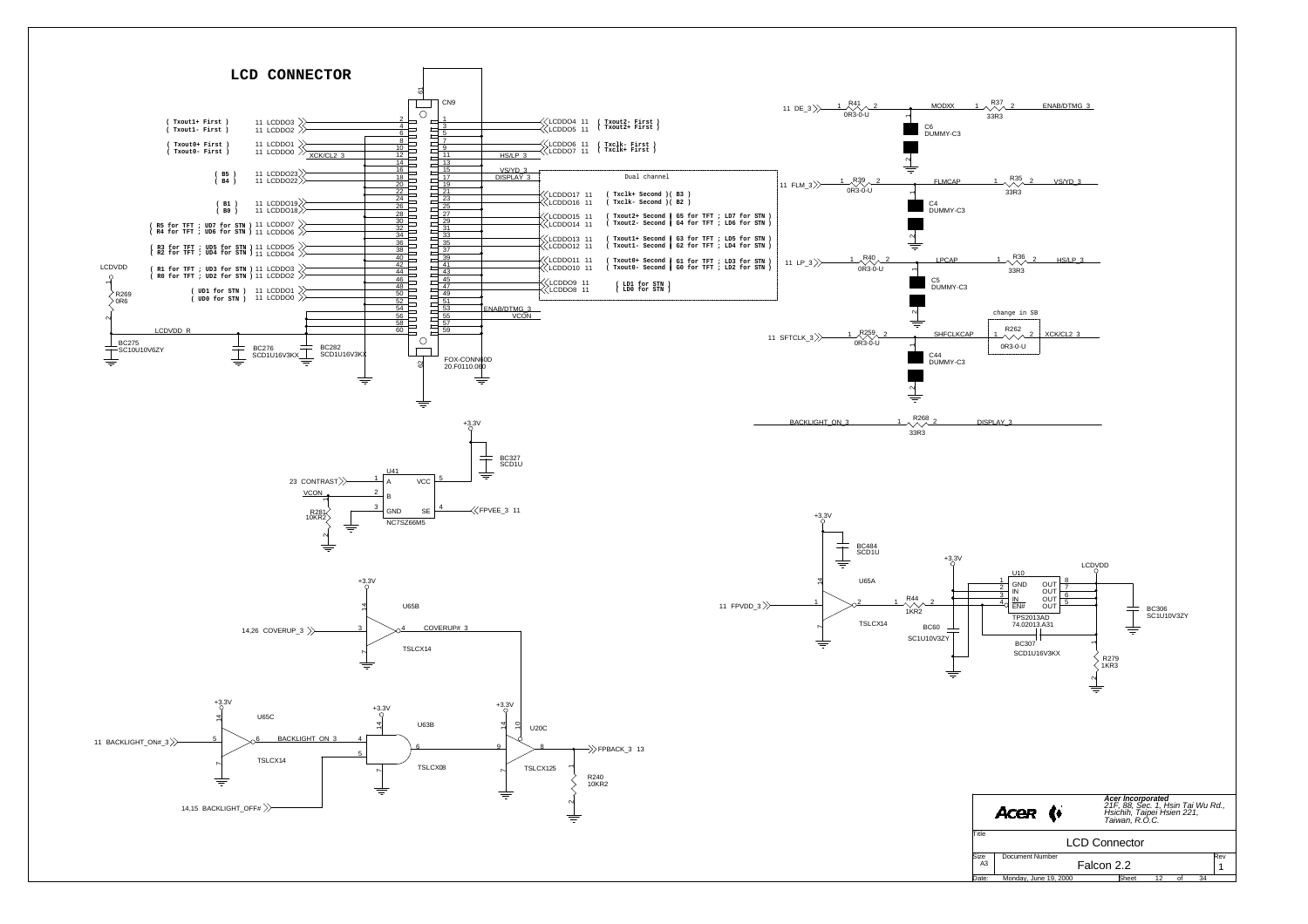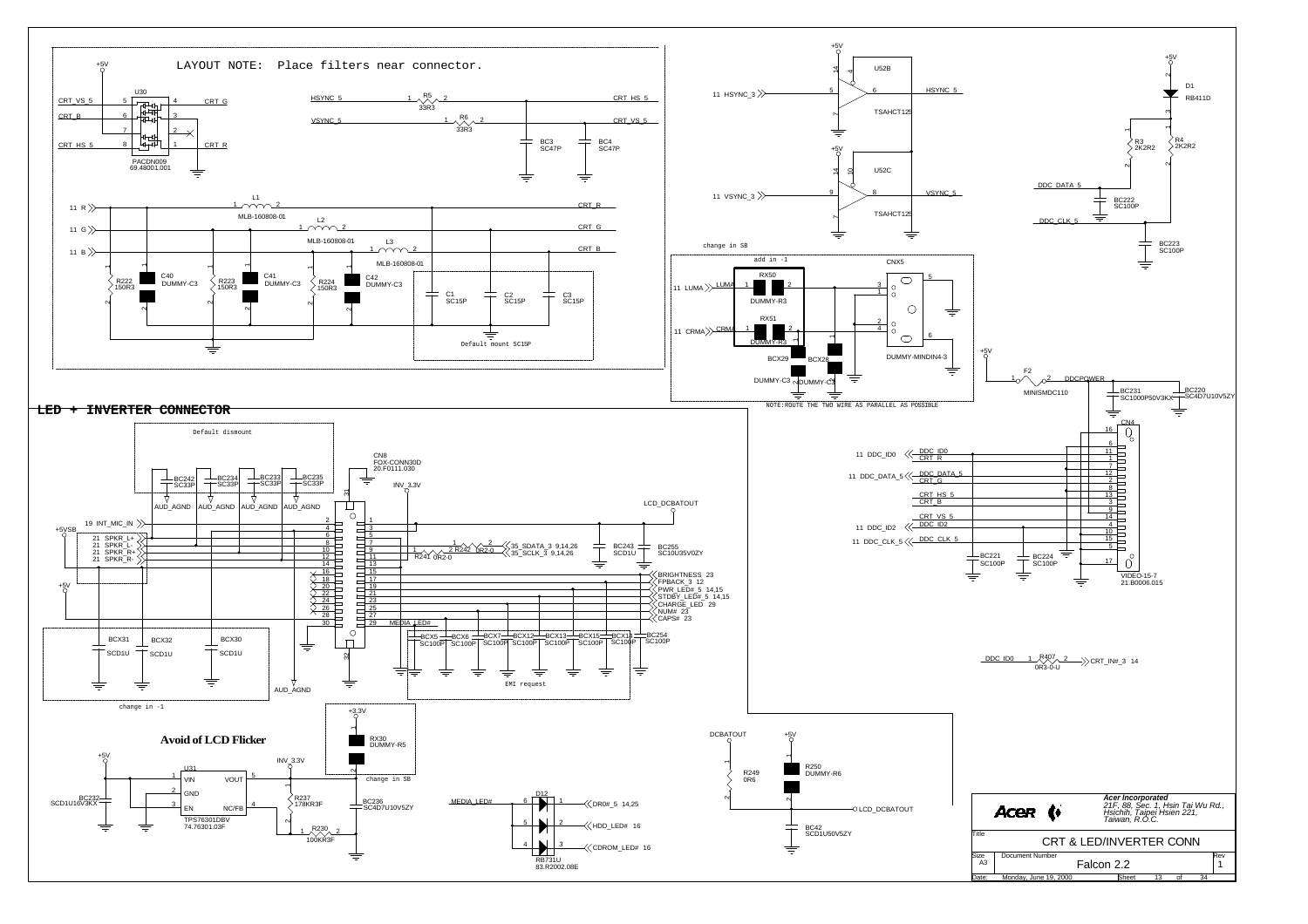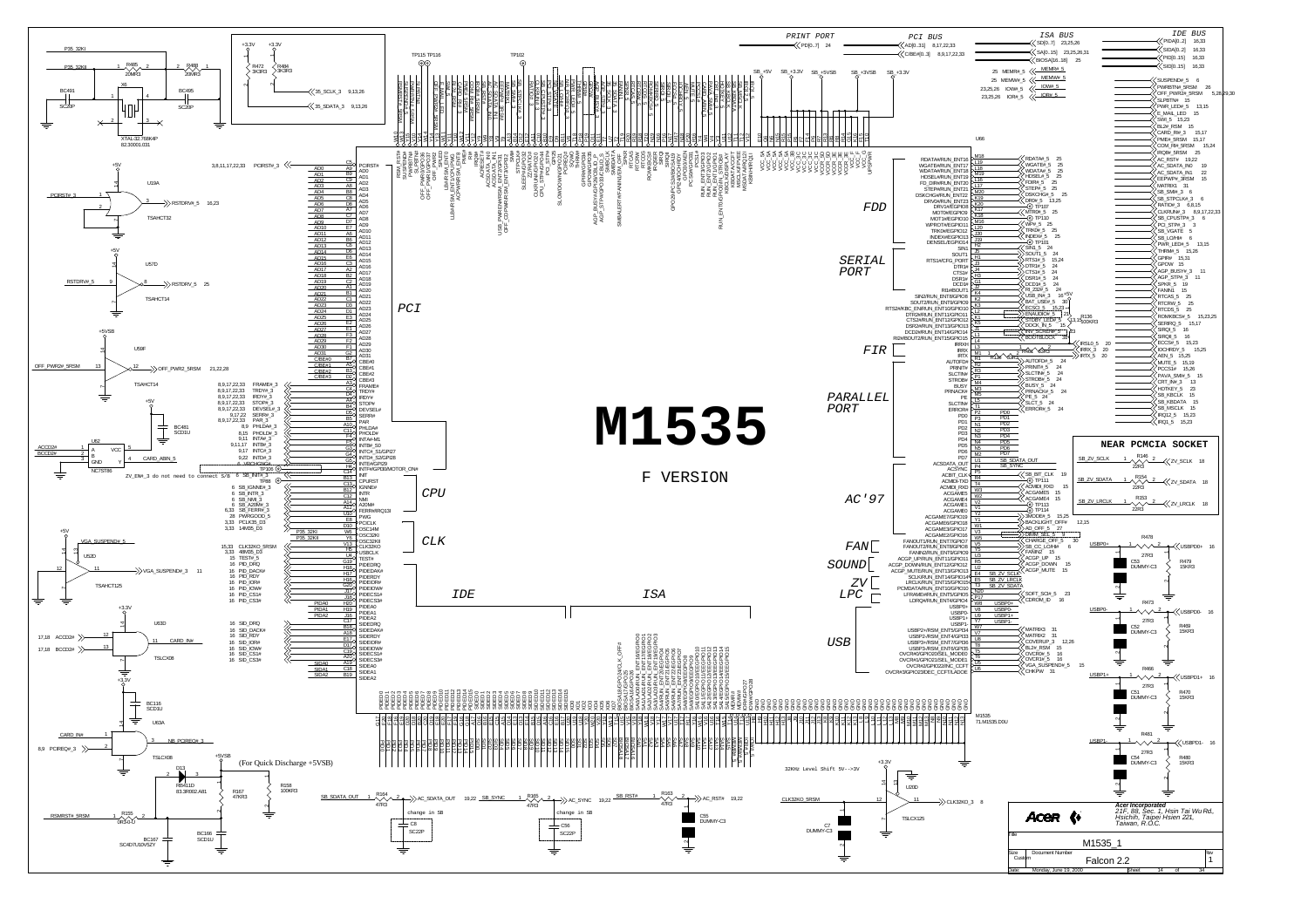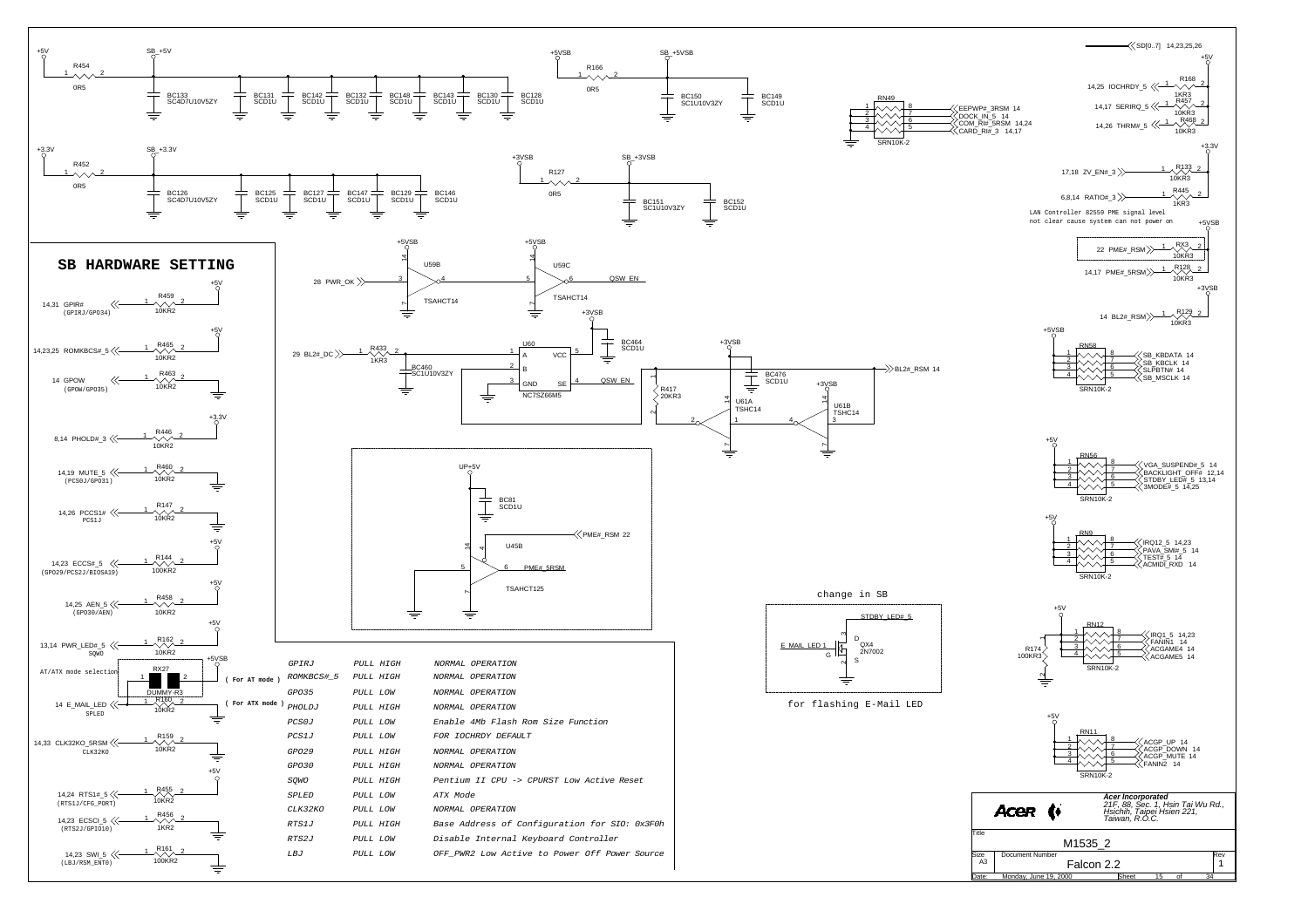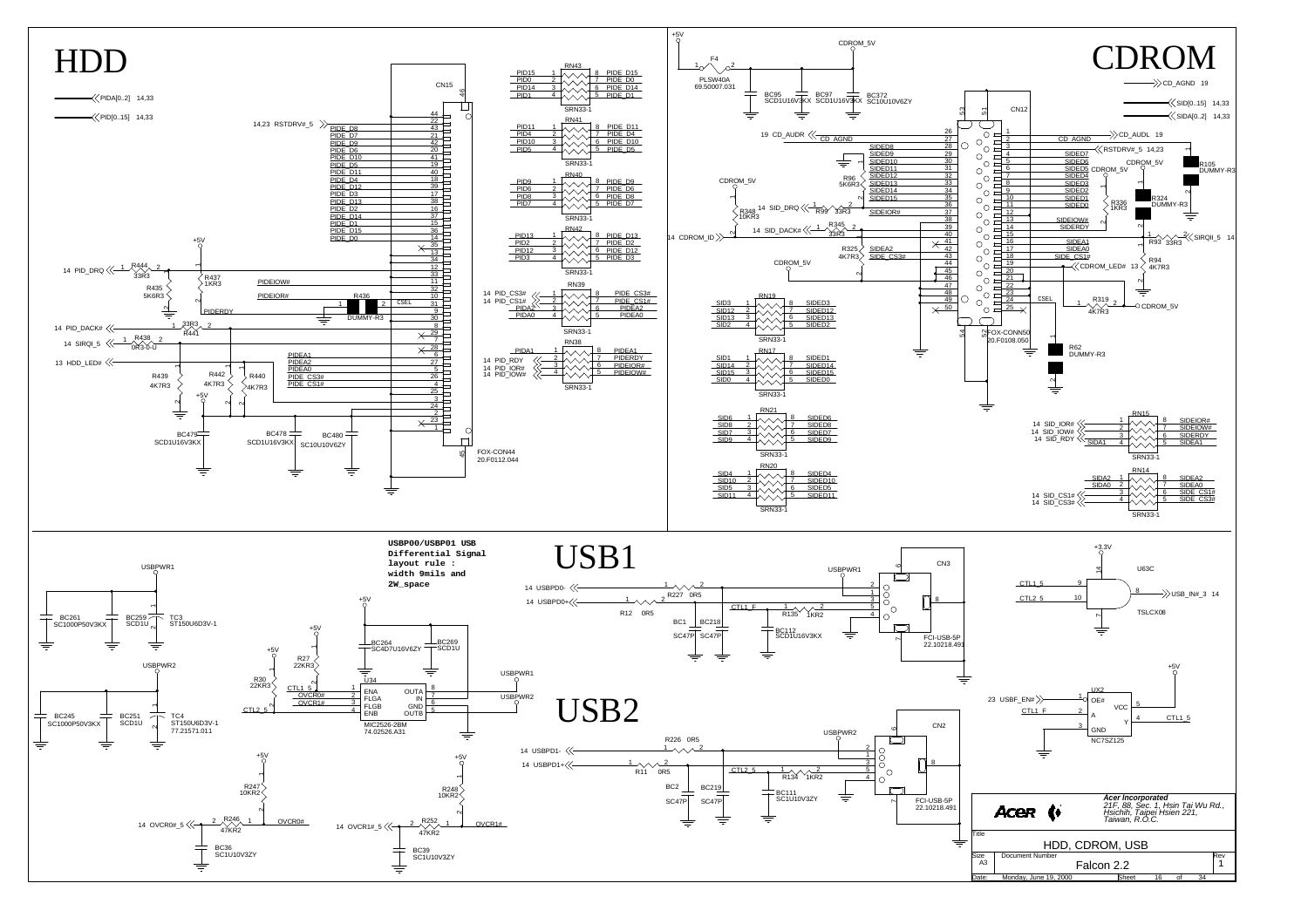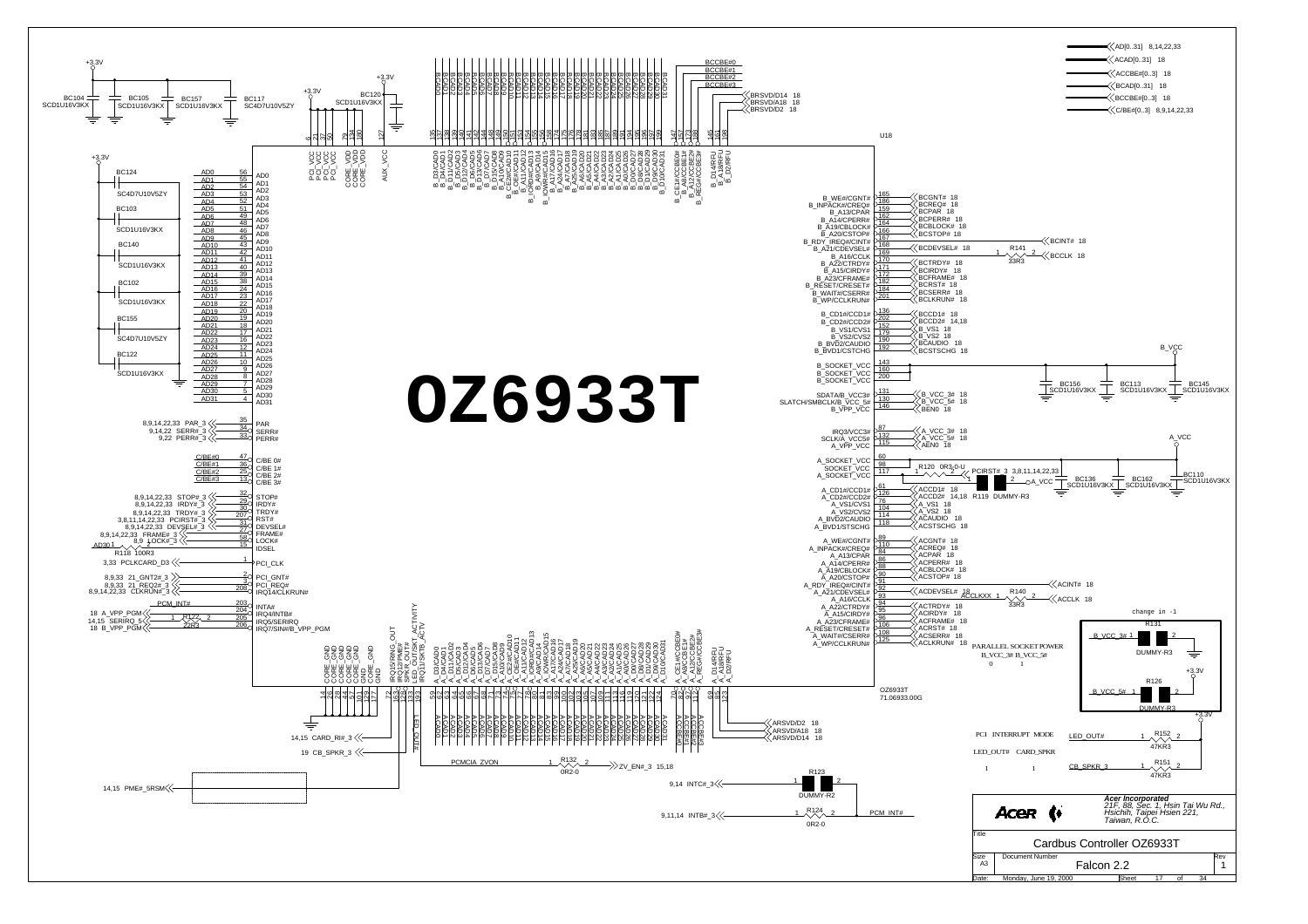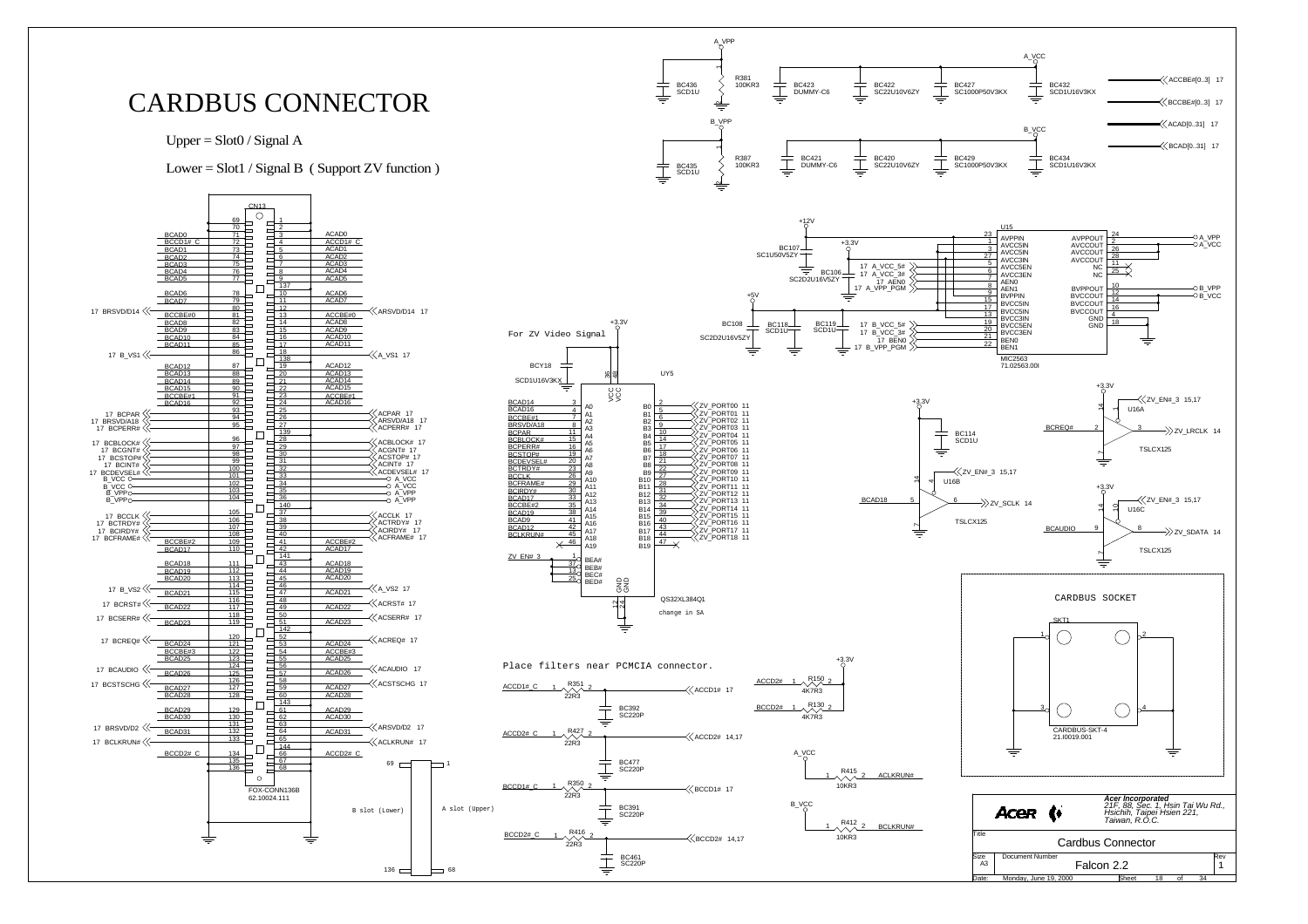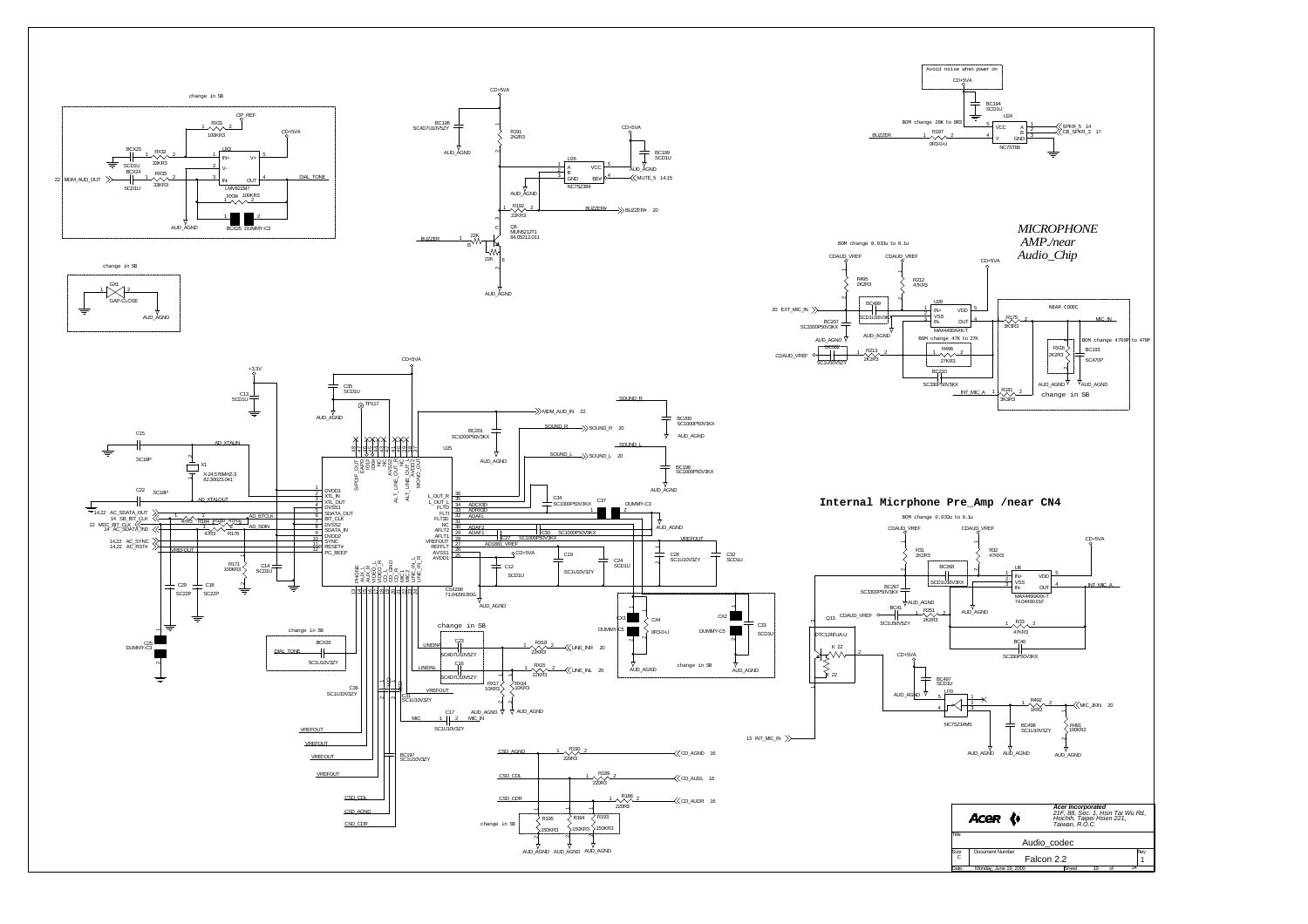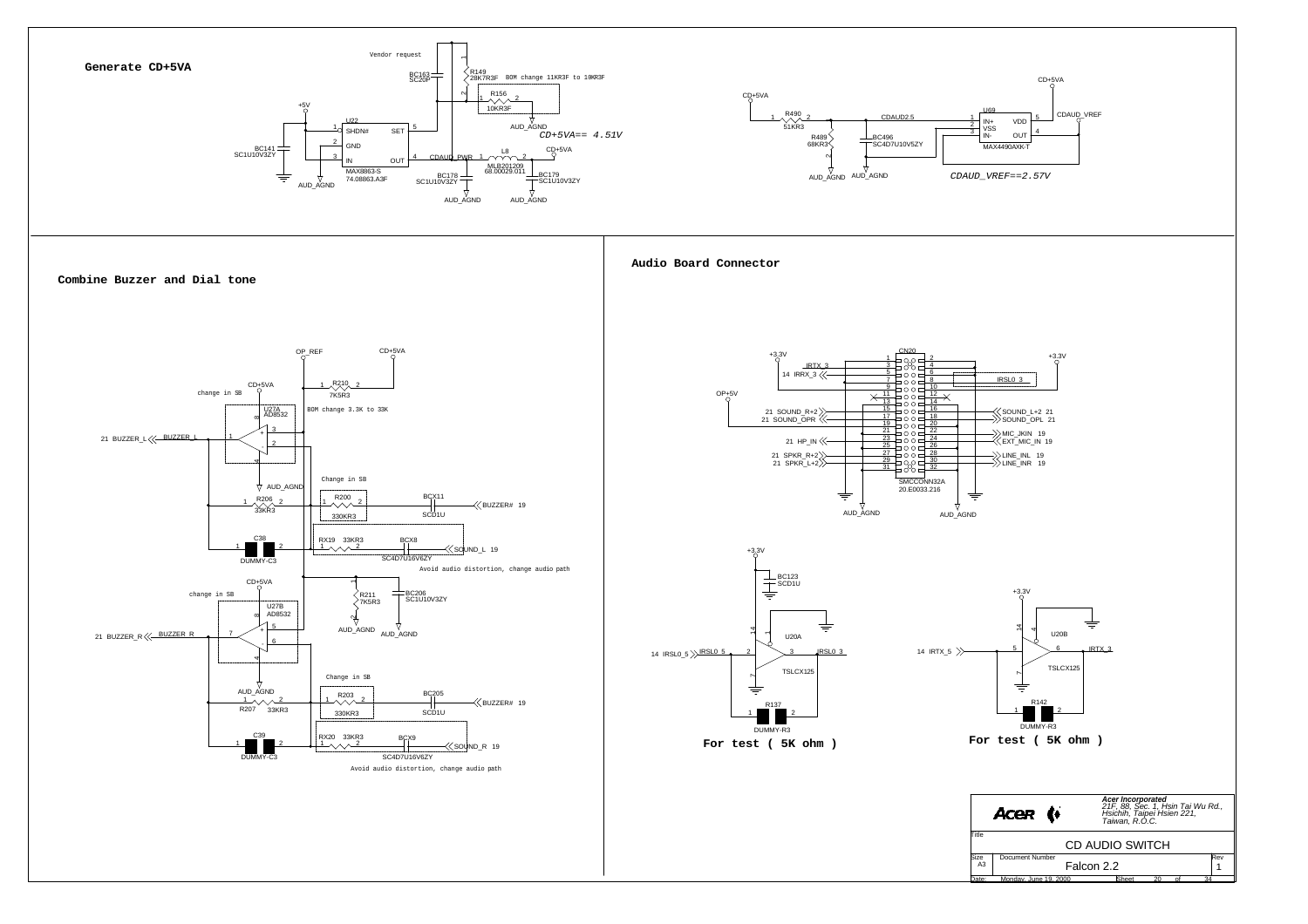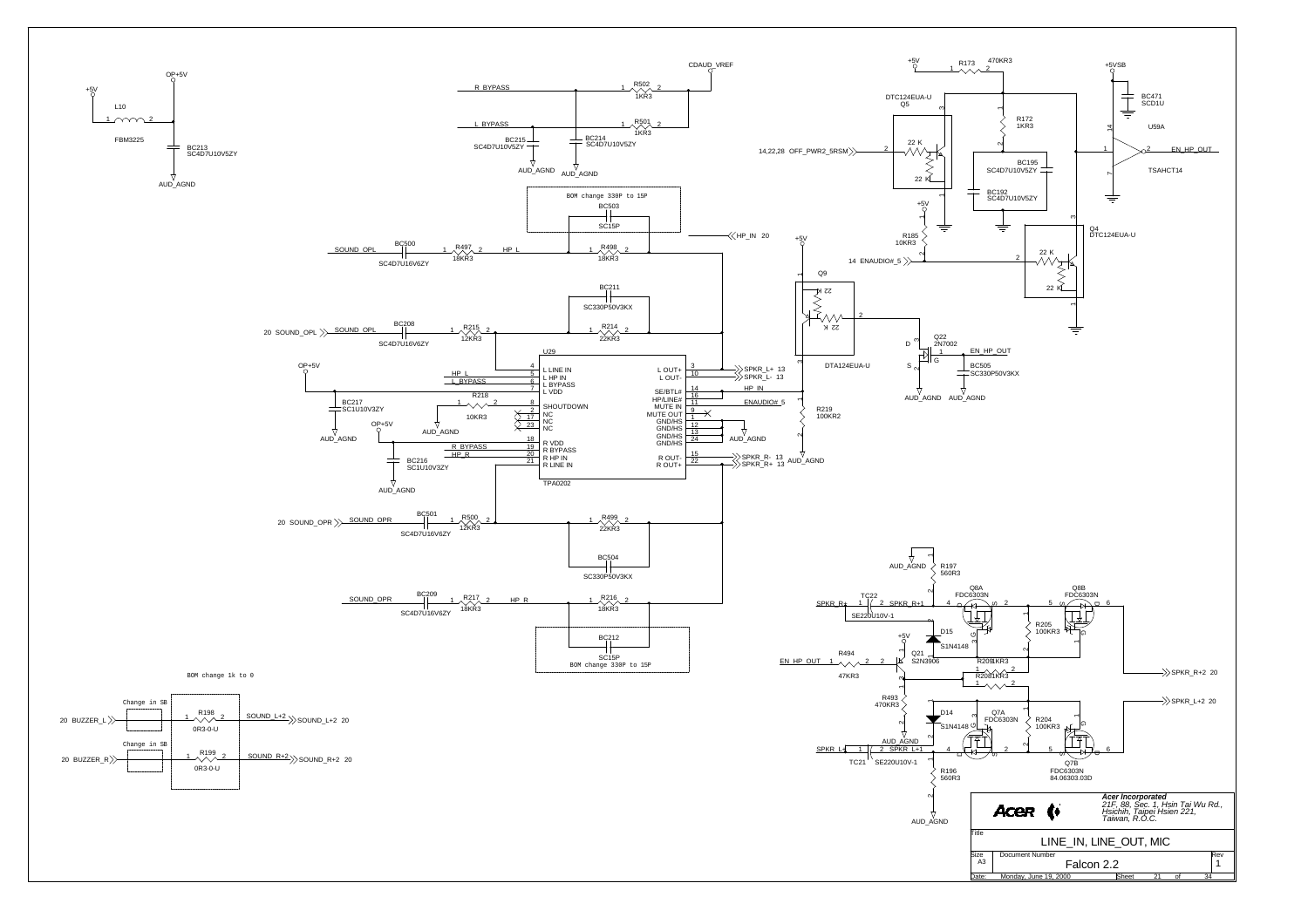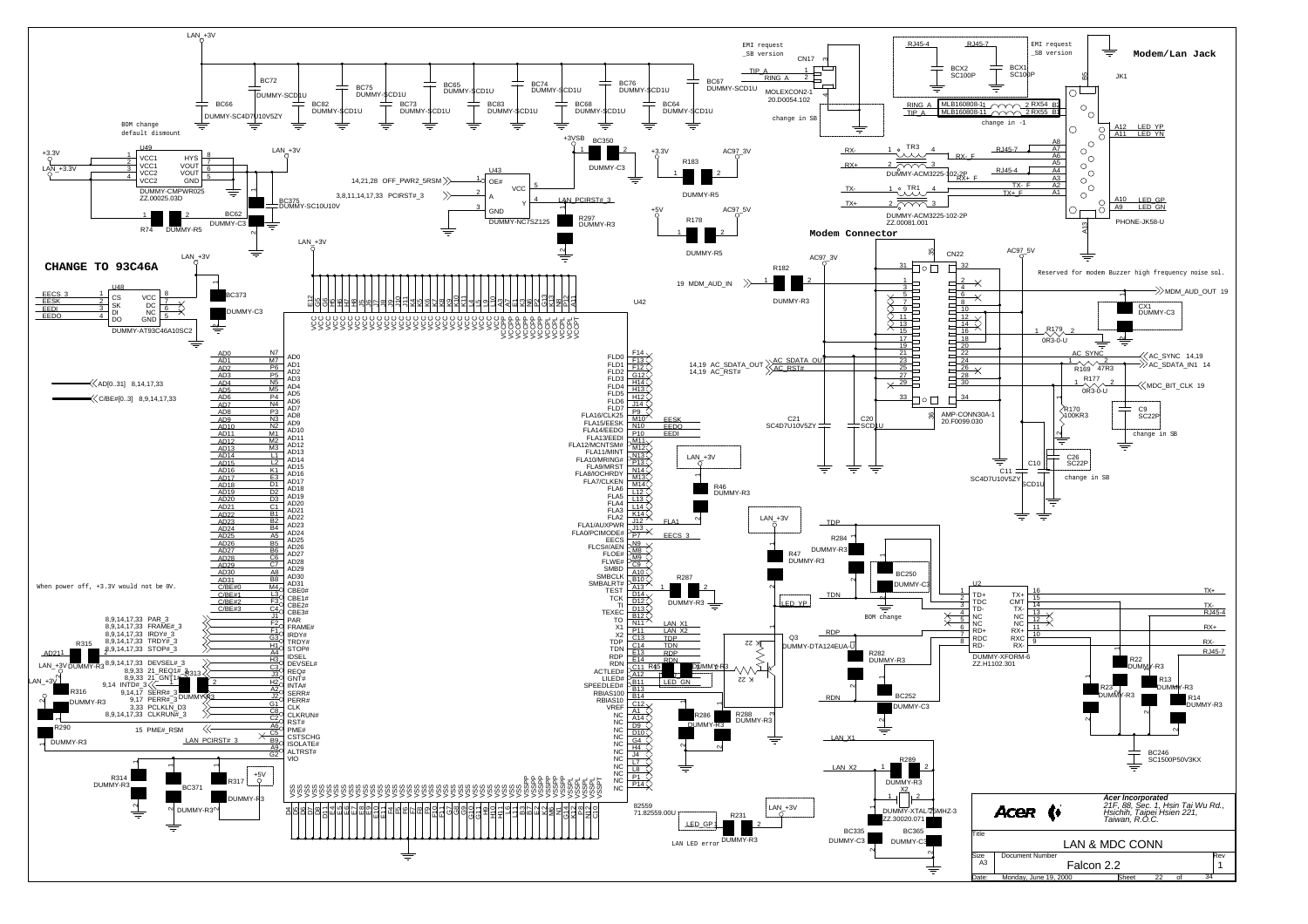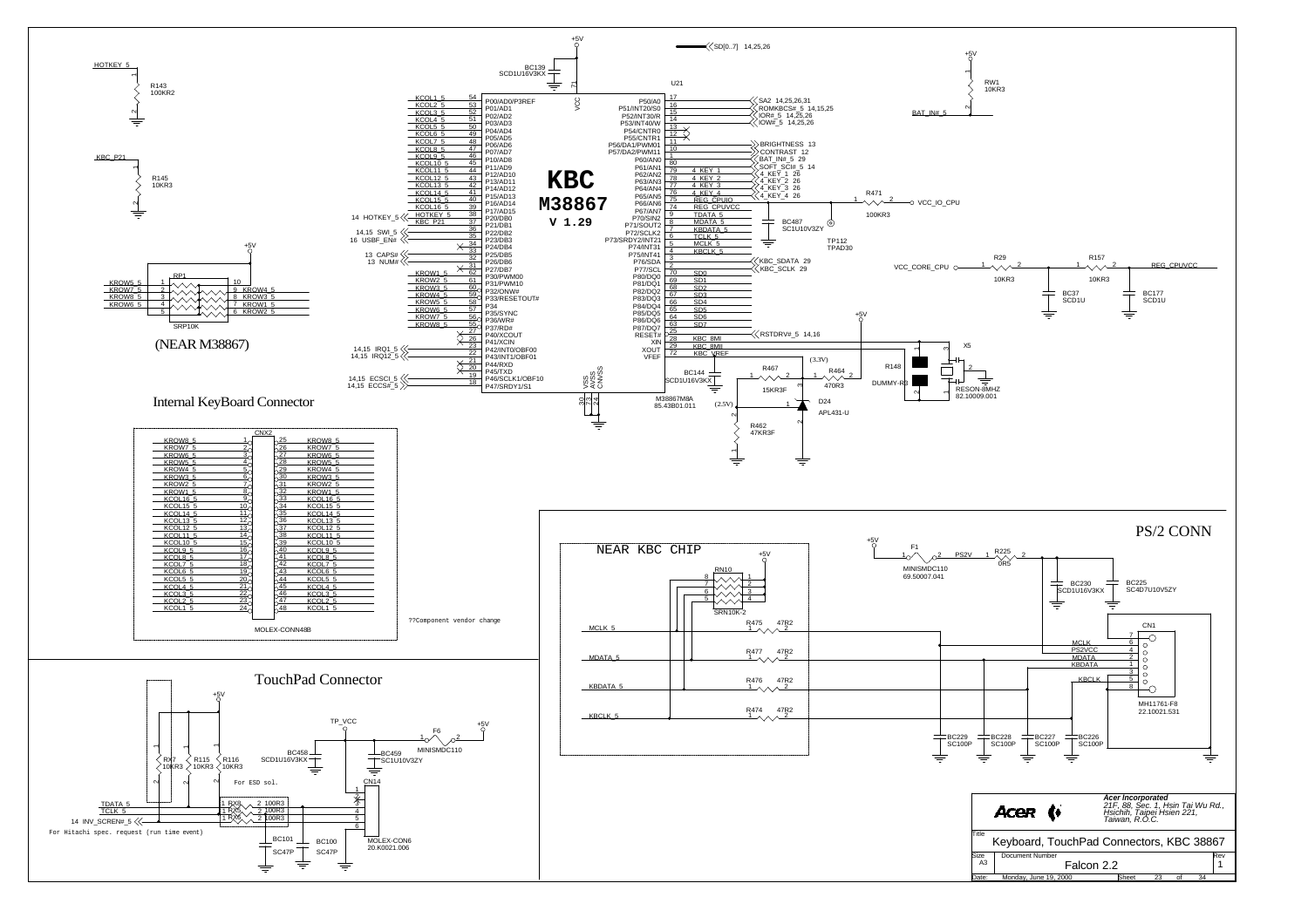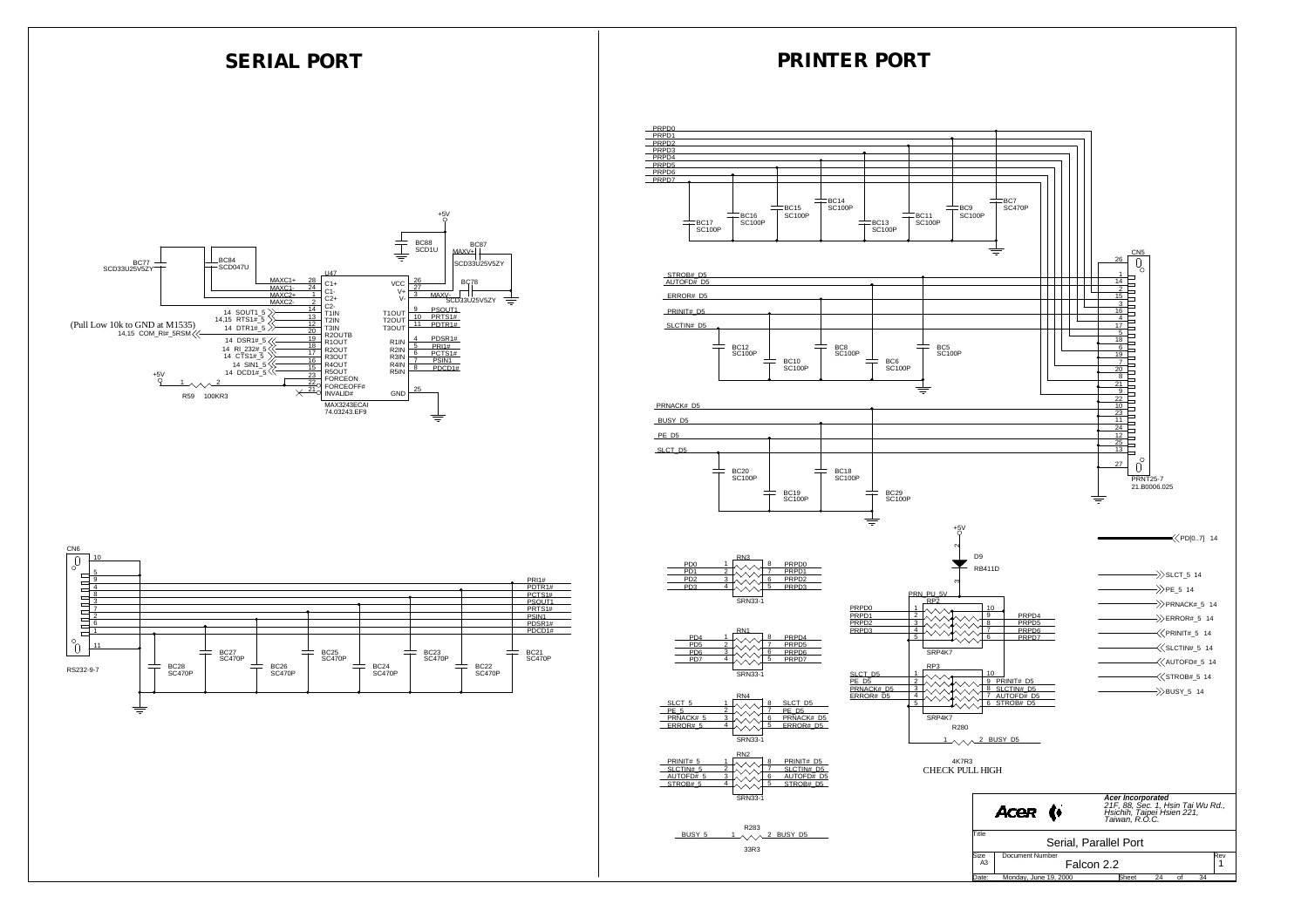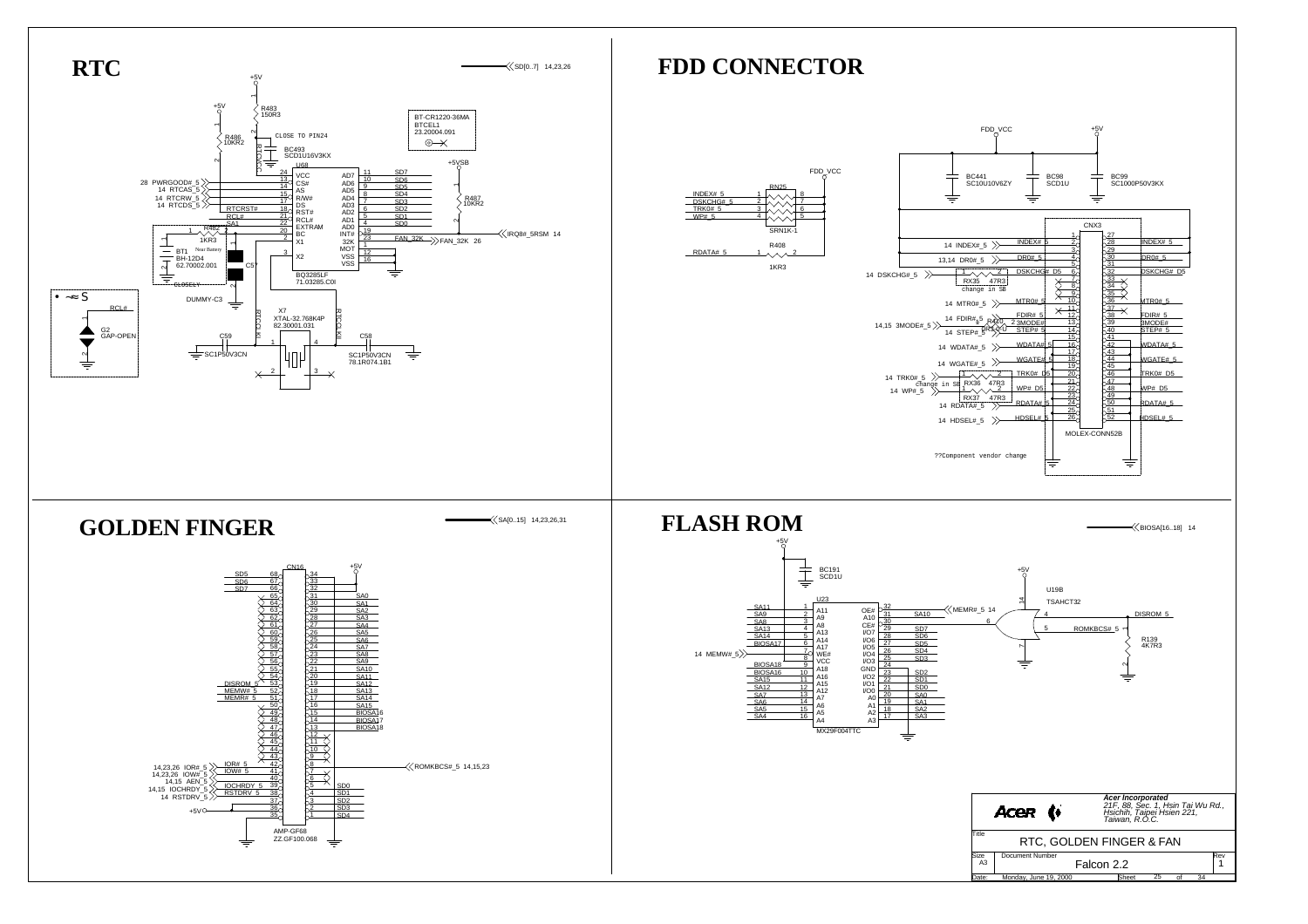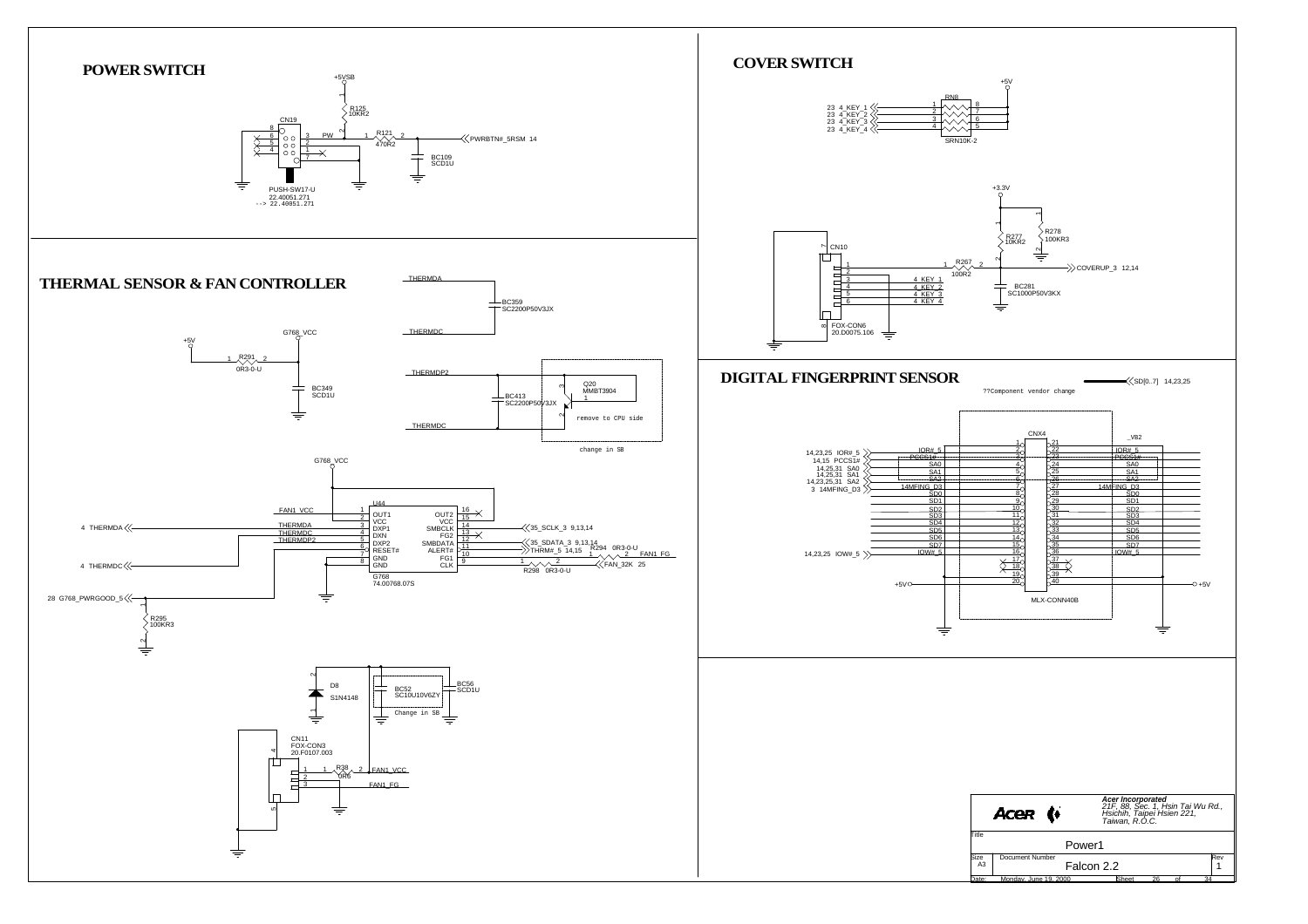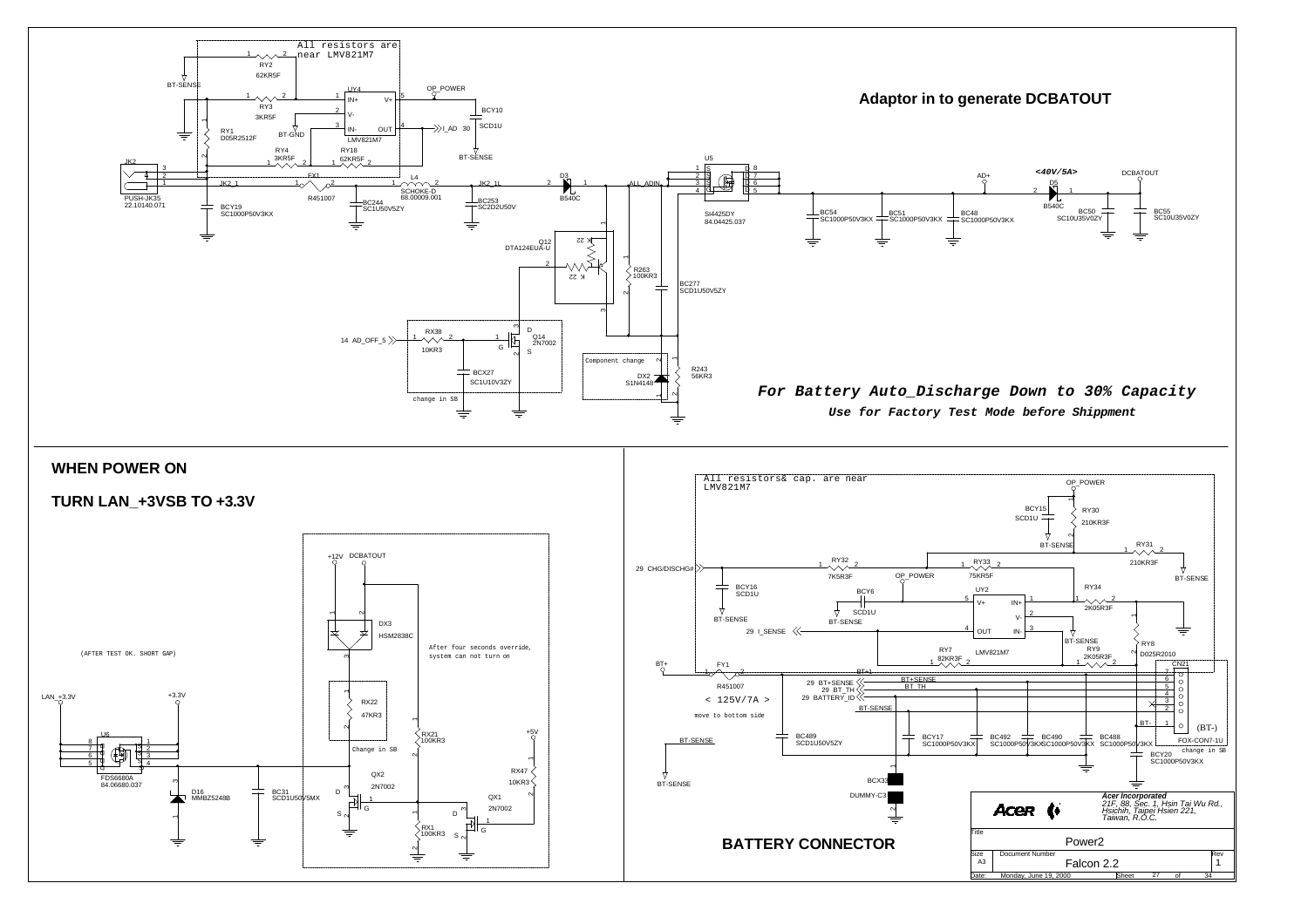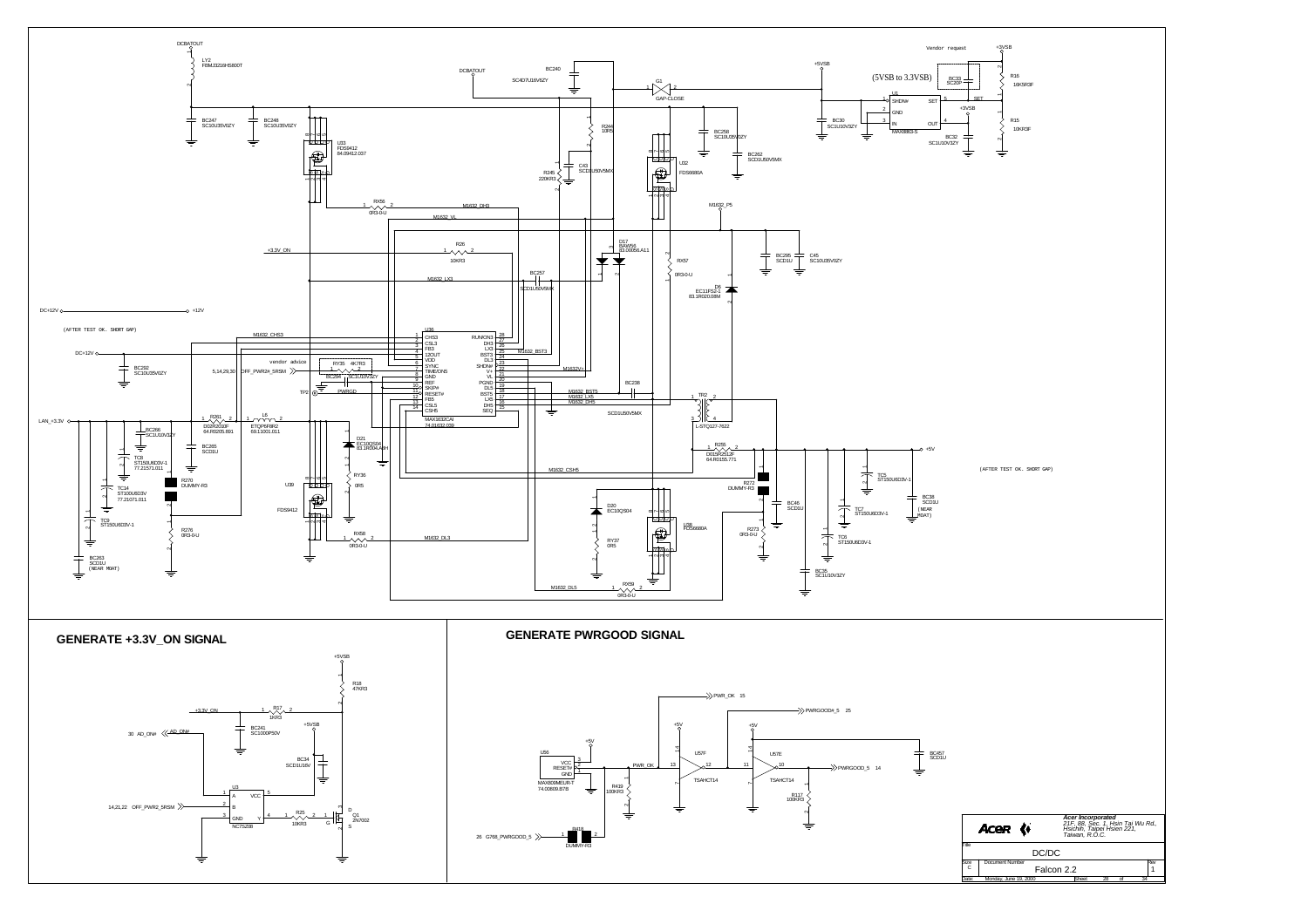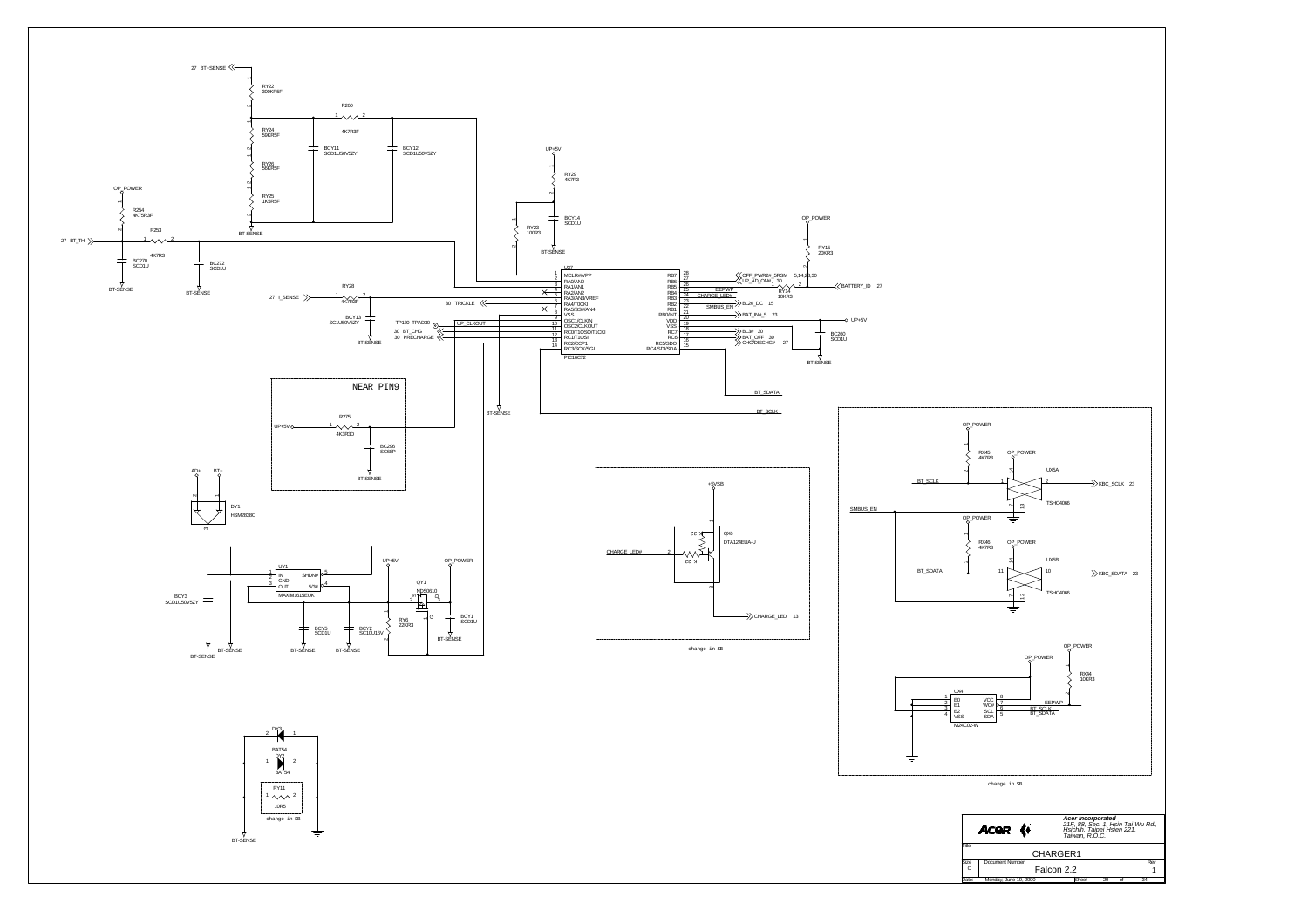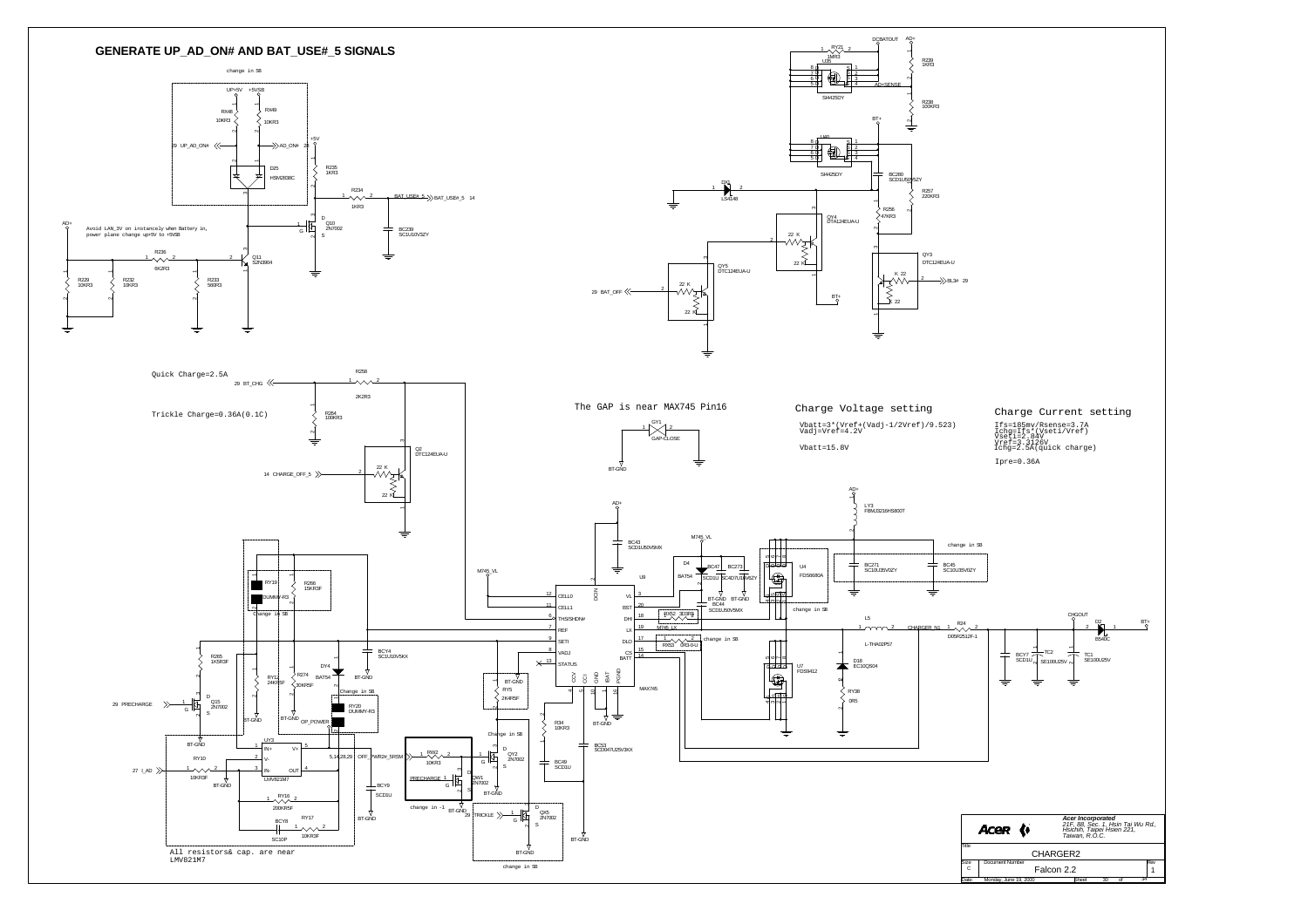Keyboard matrix

|         | US  | Jap | Europe | US<br>international |
|---------|-----|-----|--------|---------------------|
| $SW1-1$ | OFF | ON  | OFF    | OFF                 |
| $SW1-2$ | OFF | OFF | ON     | OFF                 |
| $SW1-3$ | Χ   | X   | X      | Χ                   |

### OEM Logo setting

CHKPW

|         | ACER | HITACHI | OEM2 | OEM3 |
|---------|------|---------|------|------|
| $SW1-4$ | OFF  | ON      | OFF  | ON   |
| $SW1-5$ | OFF  | OFF     | ON   | ON   |



|         | Enable | Disable |
|---------|--------|---------|
| $SW1-6$ | ON     | OFF     |

### BIOS Bootblock erasable

|           | Enable | Disable |
|-----------|--------|---------|
| $SW1 - 7$ | ON     | OFF     |





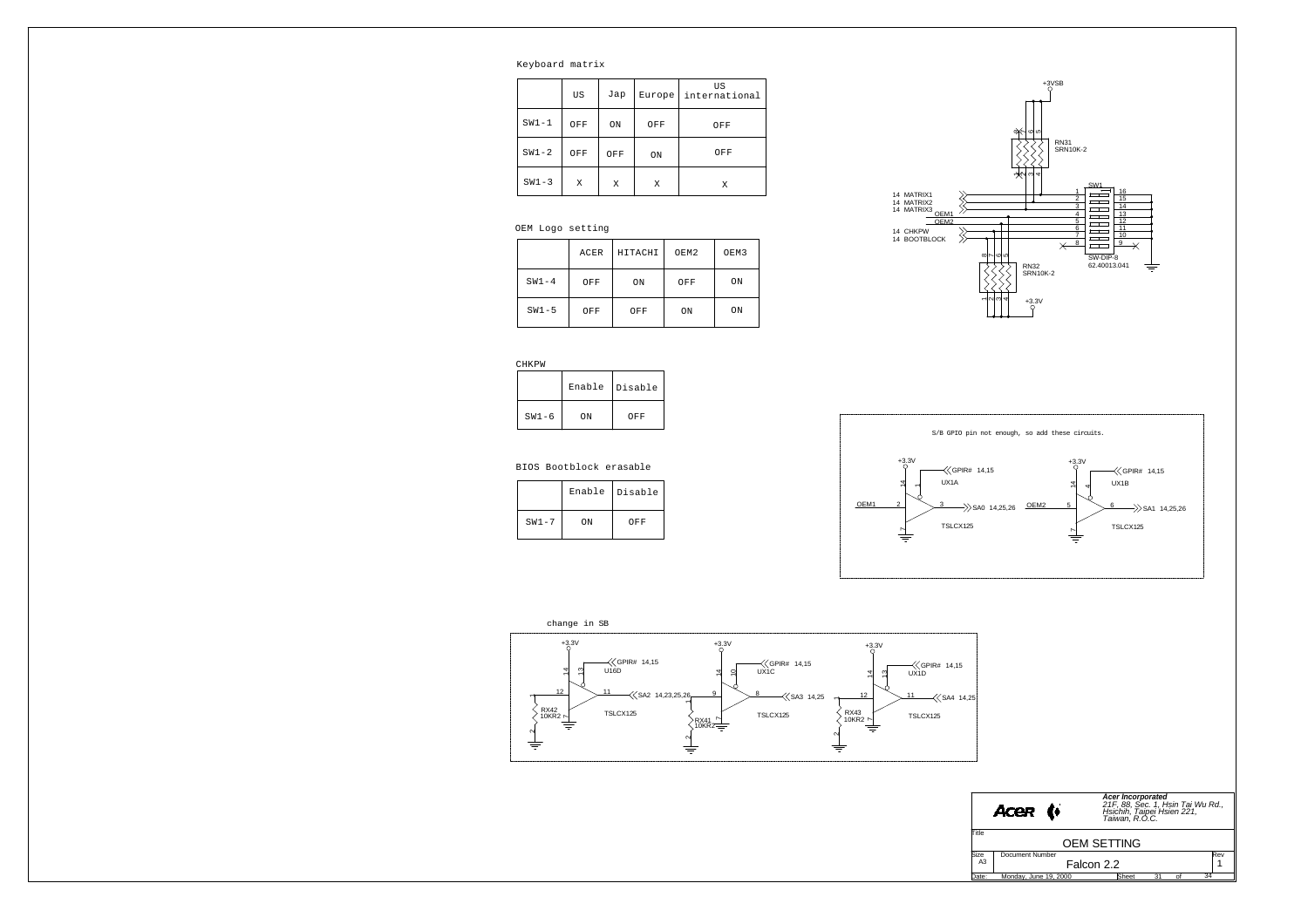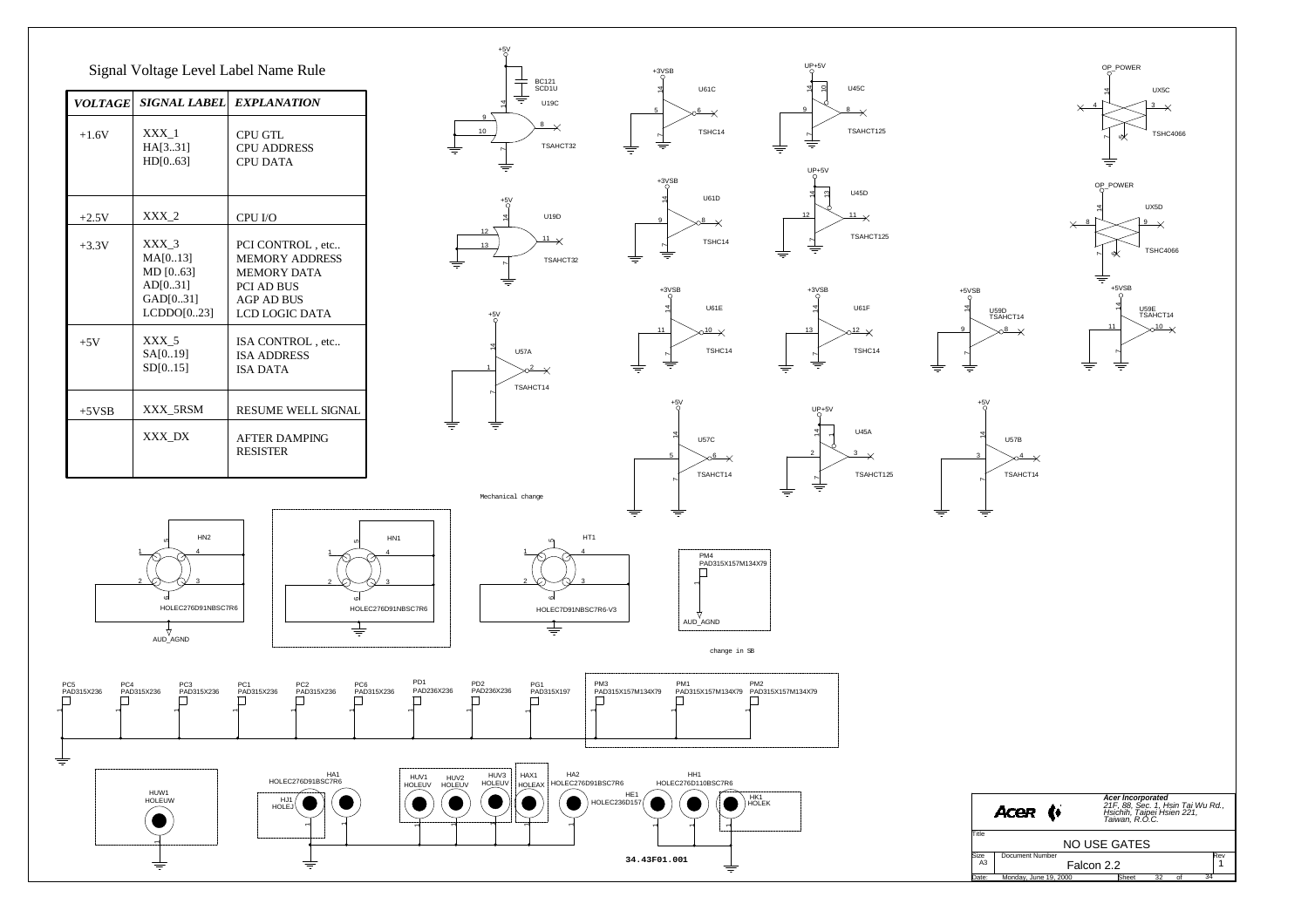